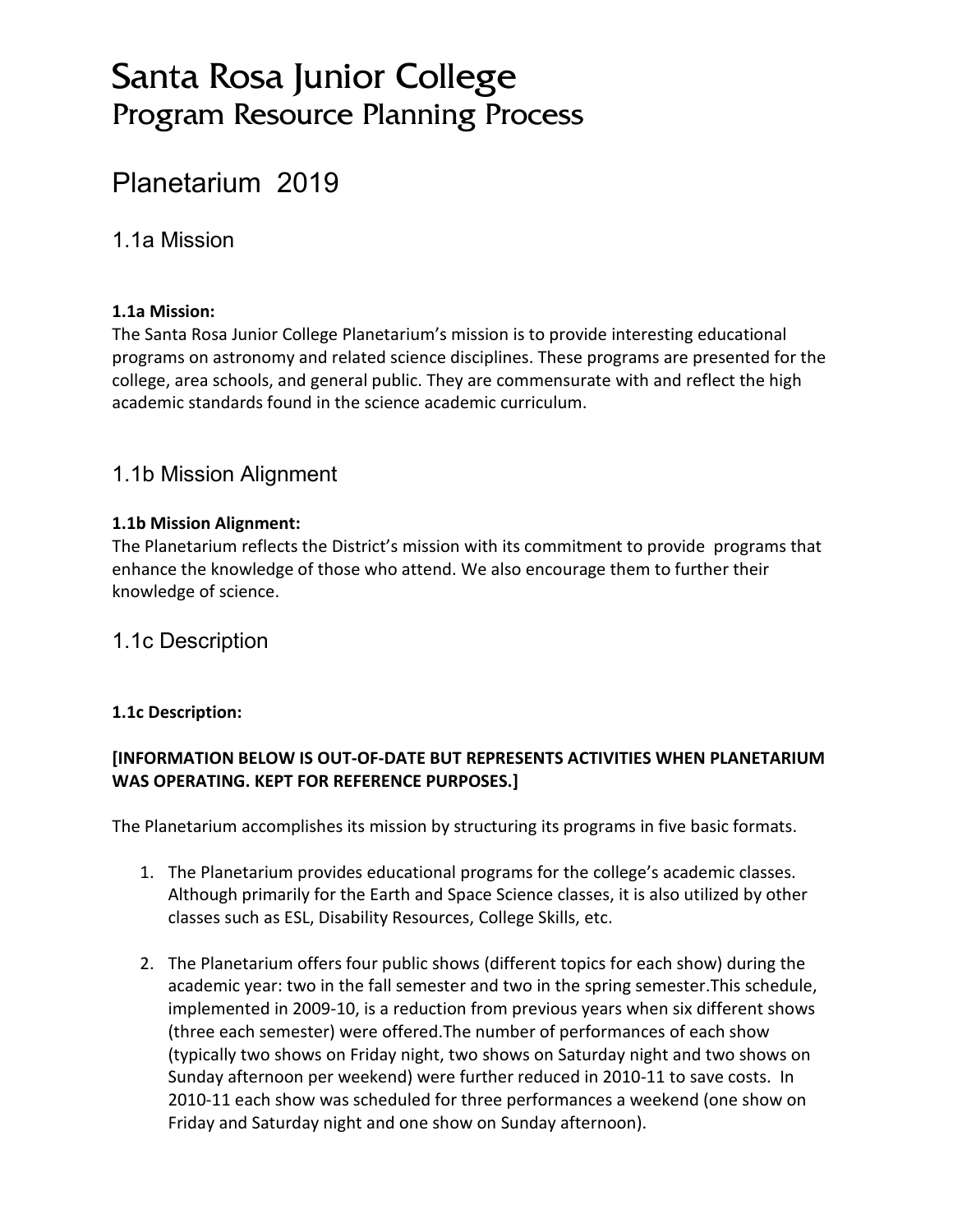- 3. The Planetarium also offers free First Friday Night Sky (FFNS) shows on the first Friday of each month- September through December and February through May. This program began in 2008-09 to help attract new audiences to the Planetarium. These shows provide information about the phenomenon found in that particular night's sky using demonstrations with special effects and features of the Planetarium. While admission is free; donations are accepted. These FFNS programs attract new customers and have provided an increase in our regular paid public shows.
- 4. The Planetarium also offers school shows during the week (Tuesday through Thursday) at 10 am and 12 noon and 10 am on select Fridays. These shows are available to public, private and charter schools throughout North-Central California by advance reservation. Admission is \$1.50 per person with a minimum of \$35.
- 5. The Planetarium provides on a pre-arranged and planned basis special shows for nonprofit educational organizations. These organizations include: Memorial Hospital's "Life Learning Center", the astronomy badge requirements for the Girl Scouts, Sonoma State University's Excel and Super Kids programs, and AmeriCorps CalSERVES, etc.

## 1.1d Hours of Office Operation and Service by Location

#### **[INFORMATION BELOW IS OUT-OF-DATE BUT REPRESENTS ACTIVITIES WHEN PLANETARIUM WAS OPERATING. KEPT FOR REFERENCE PURPOSES.]**

#### **1.1d Hours of Office Operation and Service by Location:**

All programs are provided at the Planetarium located in Lark Hall on the Santa Rosa campus, room 2001.

- 1. SRJC faculty schedules time in the Planetarium by contacting the Planetarium's office.
- 2. Public shows are offered 16 weekends a year (8 in the fall and 8 in the spring). Performances of each show are scheduled Friday and Saturday nights at 7pm and Sunday afternoons at 1:30pm.
- 3. First Friday Night Sky programs are offered on 8 first Fridays of the months September-December and February-May. Two shows are offered on these Friday evenings: 7:00pm and 8:30pm
- 4. School shows are provided during the fall and spring academic year at 10am and 12noon on Tuesdays, Wednesdays, Thursdays and at 10am on select Fridays (with the exception of school holidays and weeks in which a new public show is being installed in the Planetarium). The Planetarium's school shows are well-attended and generate revenue for SRJC.
- 5. Special shows on pre-arranged dates and times are provided during the fall and spring academic year.They are generally on weekday afternoons, evenings, and occassionally weekends.

General hours of operation other than the above show times are Monday through Friday 8am to 5pm.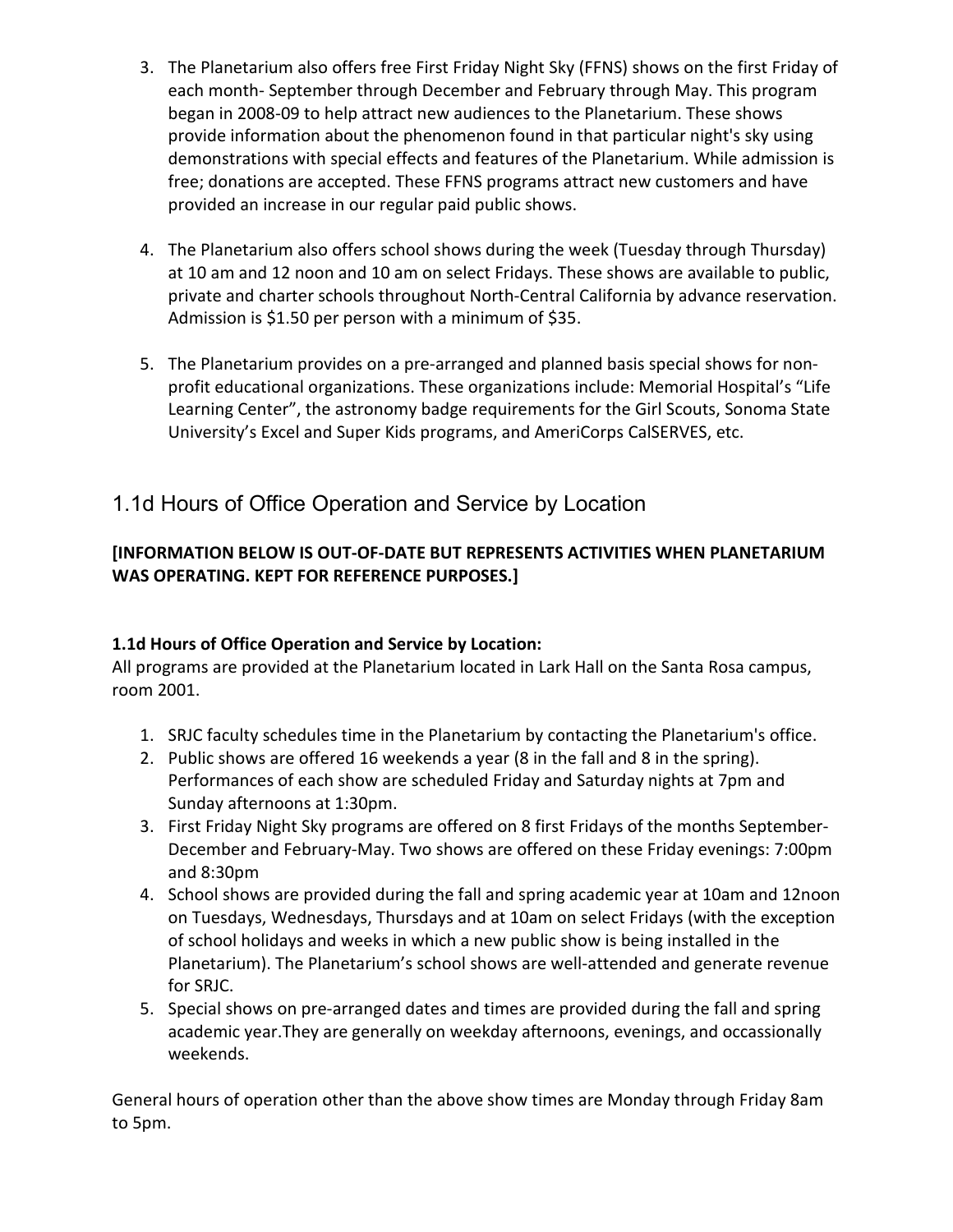## 1.2 Program/Unit Context and Environmental Scan

#### **[INFORMATION BELOW IS OUT-OF-DATE BUT REPRESENTS ACTIVITIES WHEN PLANETARIUM WAS OPERATING. KEPT FOR REFERENCE PURPOSES.]**

Beginning July 1, 2012 the Planetarium Specialist reports to the Science, Technology, Engineering, Math (STEM) Dean. The public and school shows will be operated in conjunction with the college's Earth & Space Science department, as the Planetarium is a vital resource for the college's instructional program. The Planetarium Specialist works closely with faculty from Earth and Space Science, helping the faculty utilize the features of the Planetarium to teach astronomy and related science disciplines (such as Geography, Geology, Meteorology, etc.). For example,the Planetarium Specialist created a new school show entitled "Exploring Planet Earth" to utilize the Planetarium's technology to introduce the subject of geology.

#### 2.1a Budget Needs

#### **[INFORMATION BELOW IS OUT-OF-DATE BUT REPRESENTS ACTIVITIES WHEN PLANETARIUM WAS OPERATING. KEPT FOR REFERENCE PURPOSES.]**

#### **2.1a Resources: Budget Needs**

**Budget Category 4000:** present budget is adequate, allocated, and used effectively. **Budget Category 5000:** present budget is adequate, allocated, and used effectively except for the following:

**5652** - A planetarium trust is established for general planetarium administrative support and maintenance: Specialized Goto star projector maintenance is done on a 2 to 3 year schedule as needed. We contract with an outside planetarium installation and maintenance firm to do this specialized maintenance. This was last done in July 2016 at a cost of \$2,102.28. To facilitate ongoing and future maintenance of the planetarium the following funding streams began July 1, 2012. All incoming revenue streams including: Public Show sales, School Show sales, and all donations are deposited in the Planetarium's trust.

#### 2.1b Budget Requests

| Rank | Location   | <b>SP</b> | M  | Amount         | <b>Brief Rationale</b>                                                       |  |  |  |
|------|------------|-----------|----|----------------|------------------------------------------------------------------------------|--|--|--|
| 0001 | Santa Rosa | 02        | 05 | \$2,000,000.00 | Replace the current GOTO GX-10 star projector as well as the vast            |  |  |  |
|      |            |           |    |                | majority of all current analog slide projectors with a single hybrid (analog |  |  |  |
|      |            |           |    |                | and digital) projector system. The current system is nearly 40 years old     |  |  |  |
|      |            |           |    |                | and much of the technology has become obsolete as well as more difficult     |  |  |  |
|      |            |           |    |                | and expensive to maintain. Hybrid systems have made tremendous               |  |  |  |
|      |            |           |    |                | strides forward in functionality and capability in ways too numerous to      |  |  |  |
|      |            |           |    |                | list here. For example, full-dome movie and 3D rendering capability will     |  |  |  |
|      |            |           |    |                | make it possible to put on presentations appropriate for any topic,          |  |  |  |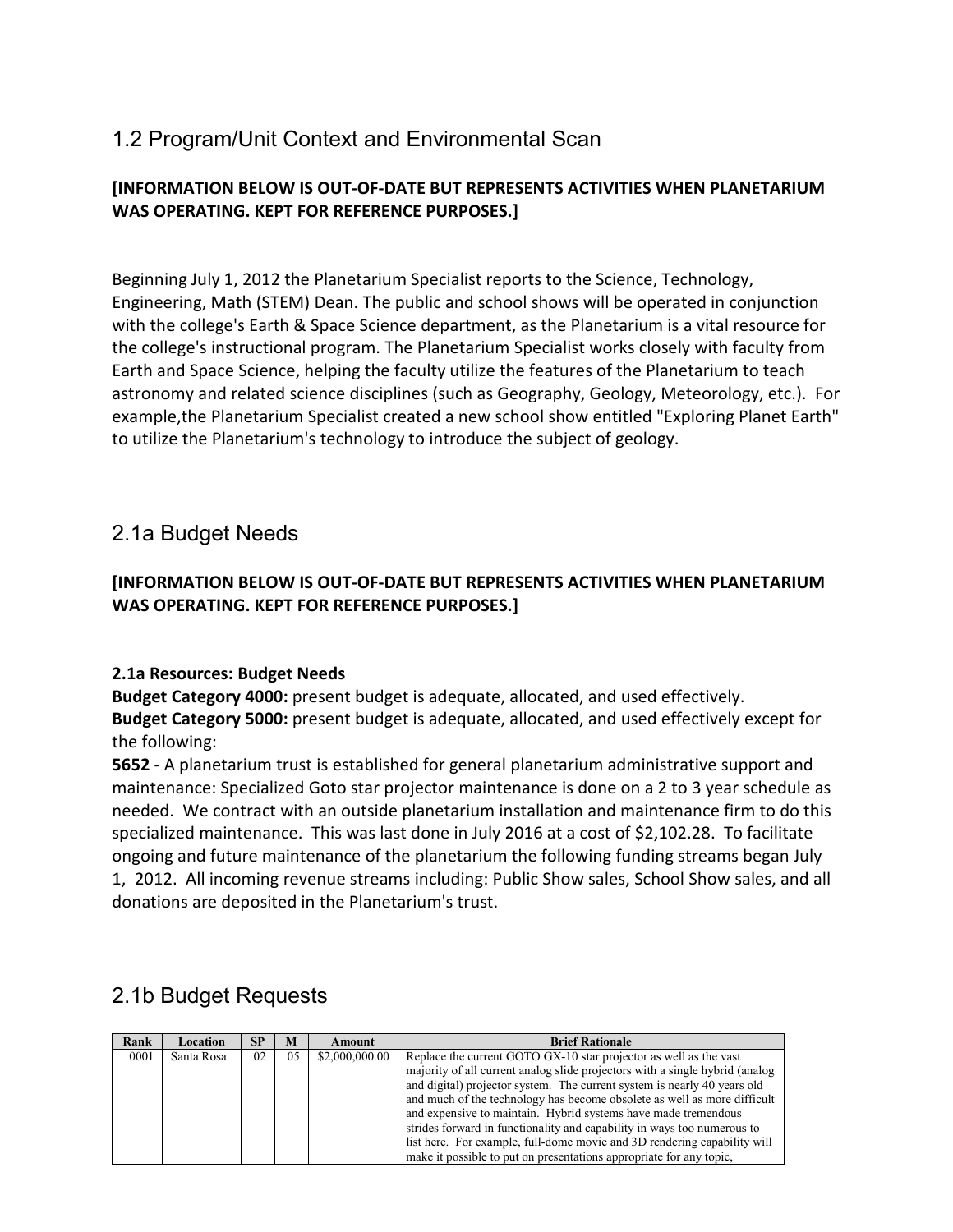|      |            |    |    |                | especially STEM. Planetarium programs can still be made "in house" but<br>nationally many public planetariums and science museums produce<br>science content for planetarium domes in multiple content areas, opening<br>up presentation possibilities not available with the current system. A<br>complete renovation creating a cutting-edge, totally transformed space to<br>last for decades is possible and within our reach with a one-time<br>investment of -- at most -- \$2M.                                                                                                                                                                                                                                                                                                    |
|------|------------|----|----|----------------|-------------------------------------------------------------------------------------------------------------------------------------------------------------------------------------------------------------------------------------------------------------------------------------------------------------------------------------------------------------------------------------------------------------------------------------------------------------------------------------------------------------------------------------------------------------------------------------------------------------------------------------------------------------------------------------------------------------------------------------------------------------------------------------------|
| 0002 | Santa Rosa | 04 | 07 | \$1,450,000.00 | Replace all non-GOTO Star Projector control circuitry and wiring with<br>safer, easier to maintain, and more cost-effective computer/slave control<br>system. This system would be digital-ready for future conversion from<br>analog to digital. Additional information regarding this request is found in<br>sections 2.4c, 2.4e, 2.5a, 2.5b, and 6.3b.<br>Note: The budget estimate for this item is a rough estimate based on data<br>from 2008. A more currrent estimate would have to be done should<br>these projects receive funding priority.                                                                                                                                                                                                                                    |
| 0003 | Santa Rosa | 04 | 07 | \$200,000.00   | Replacement and upgrade the Planetarium's Special Effects and Visual<br>Projection Systems from Analog to Digital. Brief rationale: digital<br>special effects and projection systems for the planetarium environment<br>are in their most early stages. As this new technology becomes more wide<br>spread in use, the analog technology will become obsolete. For example:<br>we use 33 carrousel analog slide projectors. These units are no longer<br>being manufactured. The planetarium has, in total, some 120 analog<br>special effects and visual projection projectors.                                                                                                                                                                                                         |
| 0004 | Santa Rosa | 04 | 07 | \$650,000.00   | Replacement of the current Electro-Mechanical "GOTO GX-10" Star<br>Projector and Control system. Estimate based on today's technology and<br>pricing), Brief rationale: the state of planetarium star projectors<br>appropriate for our type and size planetarium is currently in a state of<br>hybrid change from electro-mechanical to digital. Some of the features of<br>these new hybrid systems have great educational advantages over our<br>present GOTO GX-10 projector. However, even though our present<br>GOTO GX-10 projector could (with proper pro-active maintenance) last<br>for another 5 to 10 years, it will become ever more expensive to<br>maintain, will become more difficult to integrate with the newer<br>planetarium technologies, and will eventually fail. |

## 2.2a Current Classified Positions

| <b>Position</b>         | Hr/Wk | Mo/Yr | <b>Job Duties</b>                                      |
|-------------------------|-------|-------|--------------------------------------------------------|
| Planetarium Specialists | 40.00 | 11.00 | The Planetarium Specialist coordinates, creates,       |
|                         |       |       | designs, and presents planetarium shows including      |
|                         |       |       | selecting appropriate content, visual effects, and     |
|                         |       |       | soundtracks to educate, entertain, and inspire         |
|                         |       |       | audiences about astronomy and the physical             |
|                         |       |       | sciences; performs demonstrations; and gives           |
|                         |       |       | lectures. The Specialist must have the ability to      |
|                         |       |       | design, develop, and present planetarium shows for     |
|                         |       |       | various groups; use optical, electronic, and           |
|                         |       |       | mechanical equipment within the planetarium;           |
|                         |       |       | maintain and perform minor repairs on planetarium      |
|                         |       |       | projectors and audio systems; entertain and inspire    |
|                         |       |       | both children and adults; communicate effectively in   |
|                         |       |       | English; demonstrate commitment and sensitivity to     |
|                         |       |       | diversity; follow and give oral and written            |
|                         |       |       | directions; perform clerical work with accuracy;       |
|                         |       |       | train and direct the work of Administratve             |
|                         |       |       | Assistance, Planetarium Lecturers, and student         |
|                         |       |       | assistants; maintain records; generate budget          |
|                         |       |       | requests; maintain cooperative working                 |
|                         |       |       | relationships; demonstrate sensitivity to, and respect |
|                         |       |       | for a diverse population; translate complex theories   |
|                         |       |       | and phenomena into everyday language. Knowledge        |
|                         |       |       | of telescopes, projectors, and optical equipment       |
|                         |       |       | used in planetarium; audio systems and electronic      |
|                         |       |       | equipment; photography used to create planetarium      |
|                         |       |       | visual effects, as well as knowledge of a wide         |
|                         |       |       | variety of music scores; physics and astronomy is      |
|                         |       |       | required. Minimum qualifications are a bachelor's      |
|                         |       |       | degree in astronomy; a masters is preferred. In        |
|                         |       |       | general the Planetarium specialist oversee the         |
|                         |       |       | operation of the SRJC Planetarium including            |
|                         |       |       | supervision of STNC and Student Employees.             |
|                         |       |       | Position has been vacant since Janury 1, 2017.         |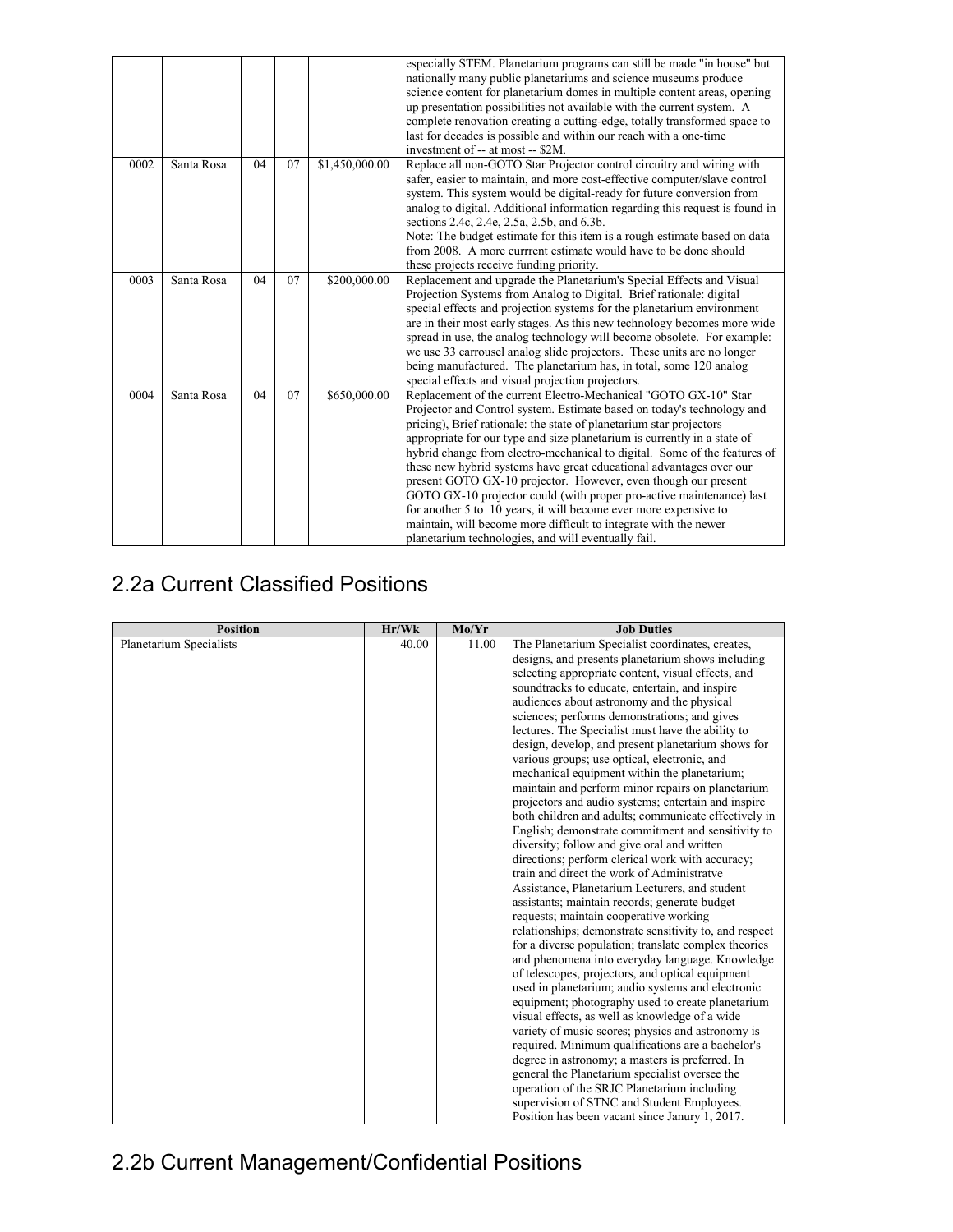| $\bullet$<br>n<br>Position | Hr/Wk     | Mo/Yr | Job<br>Duties |  |  |
|----------------------------|-----------|-------|---------------|--|--|
| none                       | $_{0.00}$ | 0.00  |               |  |  |

## 2.2c Current STNC/Student Worker Positions

| <b>Position</b>                               | Hr/Wk | Mo/Yr | <b>Job Duties</b>                                                                                          |
|-----------------------------------------------|-------|-------|------------------------------------------------------------------------------------------------------------|
| <b>STNC</b>                                   | 24.00 | 10.50 | Administrative Assistant 1: STNC employees in the                                                          |
|                                               |       |       | Planetarium are paid an hourly wage. The                                                                   |
|                                               |       |       | Administrative Assistant 1 position performs all the                                                       |
|                                               |       |       | administrative function once handled by the                                                                |
|                                               |       |       | Community Education department. In the Fall                                                                |
|                                               |       |       | Semester 2012 the Planetaium and all function were                                                         |
|                                               |       |       | removed from the Comunity Education department                                                             |
|                                               |       |       | and placed in the STEM cluster. The functions                                                              |
|                                               |       |       | provided by the STNC Administrative Assistant 1                                                            |
|                                               |       |       | includes, but is not limited to: handling all school<br>show reservations, billing, deposits,              |
|                                               |       |       | communications, general office duties such as mail,                                                        |
|                                               |       |       | phone, customer service, typing, researching data,                                                         |
|                                               |       |       | updating Facebook and Twitter, and generating                                                              |
|                                               |       |       | reports as assigned. This function is a permanant,                                                         |
|                                               |       |       | part time, position requiring up to 25 assigned hour                                                       |
|                                               |       |       | per week for the months August through mid June                                                            |
|                                               |       |       | and as so needs to be established as such ASAP.                                                            |
|                                               |       |       | This position can be combined with Admin.                                                                  |
|                                               |       |       | Assist.requirements/needs in the Bussman Service                                                           |
|                                               |       |       | Center Admin. Assist. position establishing a full                                                         |
|                                               |       |       | time 40 hour per week 11 month a year position                                                             |
| <b>Student Workers</b>                        | 12.00 | 9.00  | Planetarium Student Workers are paid an hourly                                                             |
|                                               |       |       | wage. Student Workers provide assistace for the                                                            |
|                                               |       |       | various public planetarium programs. They greet,                                                           |
|                                               |       |       | sell tickets to, and issue parking permits for<br>planetarium customers attending the public               |
|                                               |       |       | programs. They also do basic accounting associated                                                         |
|                                               |       |       | with ticket sales, parking permits, and attendance                                                         |
|                                               |       |       | numbers. In addition they assist the planetarium                                                           |
|                                               |       |       | lecturer with running the audio system and                                                                 |
|                                               |       |       | providing for the safety of the planetarium                                                                |
|                                               |       |       | customers during the public programs.                                                                      |
| <b>STNC</b>                                   | 20.00 | 10.00 | Planetarium Lecturer: STNC employees in the                                                                |
|                                               |       |       | Planetarium are paid an hourly wage. They are                                                              |
|                                               |       |       | utilized to give occasional school shows during the                                                        |
|                                               |       |       | week and public shows on the weekends; and when                                                            |
|                                               |       |       | necessary on an emergency basis (i.e. in cases where                                                       |
|                                               |       |       | the Planetarium Specialist is ill). To be able to                                                          |
|                                               |       |       | adequately assist giving shows, these STNCs must<br>train to be able to present the shows and must have    |
|                                               |       |       | experience giving shows. To maintain this level of                                                         |
|                                               |       |       | presentation skill we make sure STNCs have an                                                              |
|                                               |       |       | opportunity to do a sufficient number of public                                                            |
|                                               |       |       | shows and variety of school shows. Depending on                                                            |
|                                               |       |       | the number of school and public shows an STNC                                                              |
|                                               |       |       | could work, with pay, as much as 20 hours a week                                                           |
|                                               |       |       | updating, practicing, and giving shows.                                                                    |
| Planetarium Projectionist Professional Expert | 40.00 | 12.00 | In leiu of a permanent Planetarium Specialist, the                                                         |
|                                               |       |       | Planetarium Projectionist coordinates, creates,                                                            |
|                                               |       |       | designs, and presents planetarium shows including                                                          |
|                                               |       |       | selecting appropriate content, visual effects, and                                                         |
|                                               |       |       | soundtracks to educate, entertain, and inspire                                                             |
|                                               |       |       | audiences about astronomy and the physical                                                                 |
|                                               |       |       | sciences; performs demonstrations; and gives                                                               |
|                                               |       |       | lectures. The Projectionist must have the ability to<br>design, develop, and present planetarium shows for |
|                                               |       |       | various groups; use optical, electronic, and                                                               |
|                                               |       |       | mechanical equipment within the planetarium;                                                               |
|                                               |       |       | maintain and perform minor repairs on planetarium                                                          |
|                                               |       |       | projectors and audio systems; entertain and inspire                                                        |
|                                               |       |       | both children and adults; communicate effectively in                                                       |
|                                               |       |       | English; demonstrate commitment and sensitivity to                                                         |
|                                               |       |       | diversity; follow and give oral and written                                                                |
|                                               |       |       | directions; perform clerical work with accuracy;                                                           |
|                                               |       |       | train and direct the work of Administratve                                                                 |
|                                               |       |       | Assistance, Planetarium Lecturers, and student                                                             |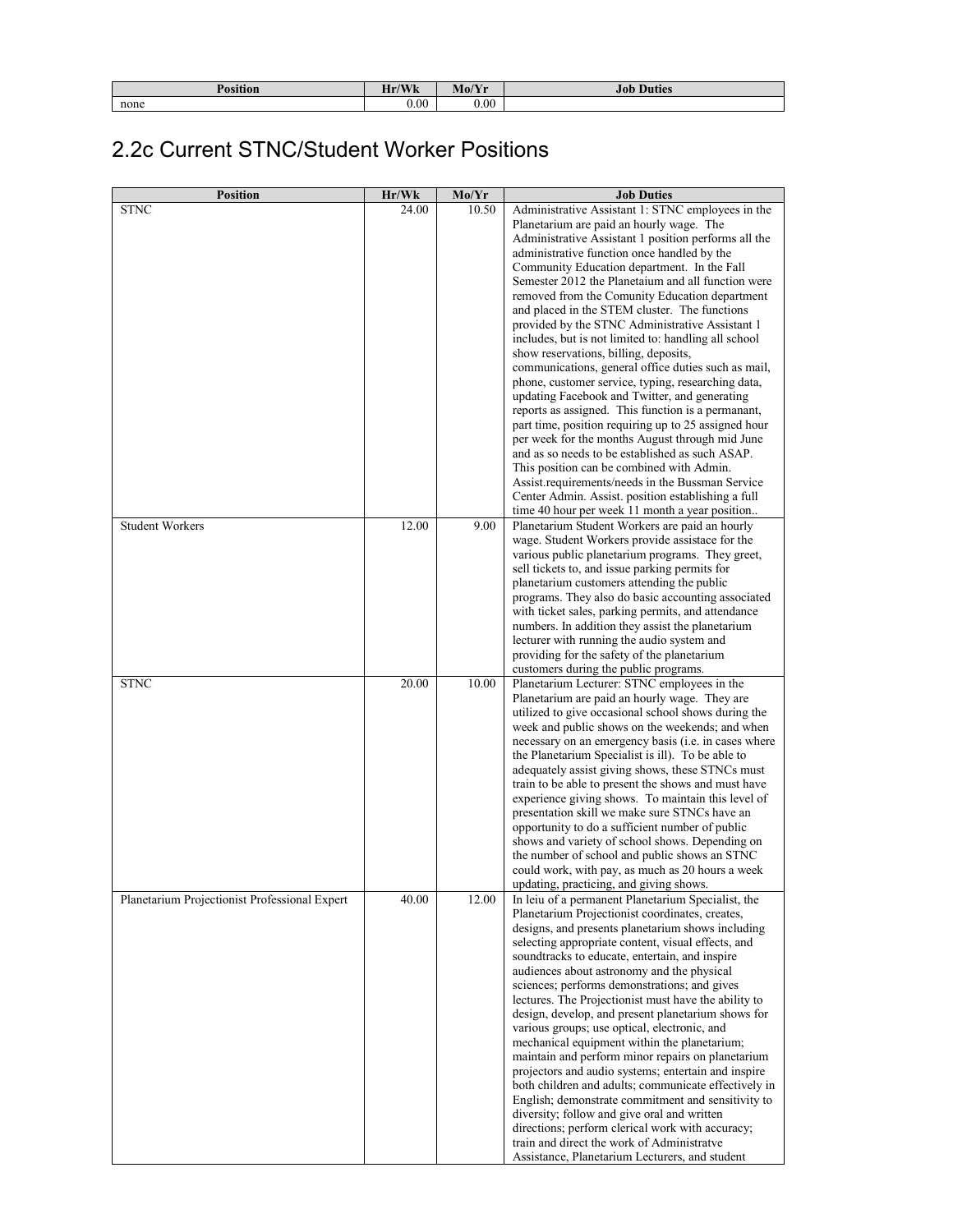| assistants; maintain records; generate budget<br>requests; maintain cooperative working<br>relationships; demonstrate sensitivity to, and respect<br>for a diverse population; translate complex theories<br>and phenomena into everyday language. Knowledge<br>of telescopes, projectors, and optical equipment<br>used in planetarium; audio systems and electronic<br>equipment; photography used to create planetarium<br>visual effects, as well as knowledge of a wide<br>variety of music scores; physics and astronomy is<br>required. In general the Planetarium Projectionist<br>oversees the operation of the SRJC Planetarium |
|-------------------------------------------------------------------------------------------------------------------------------------------------------------------------------------------------------------------------------------------------------------------------------------------------------------------------------------------------------------------------------------------------------------------------------------------------------------------------------------------------------------------------------------------------------------------------------------------------------------------------------------------|
|                                                                                                                                                                                                                                                                                                                                                                                                                                                                                                                                                                                                                                           |
| including supervision of STNC and Student                                                                                                                                                                                                                                                                                                                                                                                                                                                                                                                                                                                                 |
| Employees.                                                                                                                                                                                                                                                                                                                                                                                                                                                                                                                                                                                                                                |

## 2.2d Adequacy and Effectiveness of Staffing

Staffing at the STNC Planetarium Lecture level is difficult because these are specialized positions and require someone who is available on weekends for public shows (Friday & Saturday nights and Sunday afternoons) as well as during weekdays for school shows.

These employees need to have or develop a hard-to-find skill set of knowledge and abilities such as:

- Knowledge of astronomy, physics and related sciences.
- Ability to interface effectively with the general public.
- Simplify scientific concepts.
- Effective public speaking.
- Identify and solve and correct minor technical problems (such as changing projector bulbs, properly setting-up the planetarium's Goto star projector and other projection systems, etc.).
- Multi-task by effectively/artistically operating the planetarium's vast visual and audio technology.
- Supervise the planetarium's environment.
- Monitor and plan where he/she is in the program, while being the oratorical presenter.

We do not consider this (as noted in 2.2e) an STNC position. Given the needs of this position requires a high level of commitment to SRJC's Planetarium program. We see this as in fact a part-time Classified position with work assignment hours. This position is primarily a back-up and load relief function to assist the Planetarium Specialist; who would otherwise be on campus seven days a week. This position does not fit as a Short Term Non Continuing position and is an on-going function with at least part-time commitment required for the overall function of the Planetarium.

Staffing at the STNC Administrative Assistant 1 position is not in any way a Short Term Non-Continuing position. This position as an STNC was done to facilitate a fast tranfer of all support functions previously done in the Comunity Education department to STEM. This position needs to be established as a regular Classified full time, part time, position working on a set time schedule from August through mid June.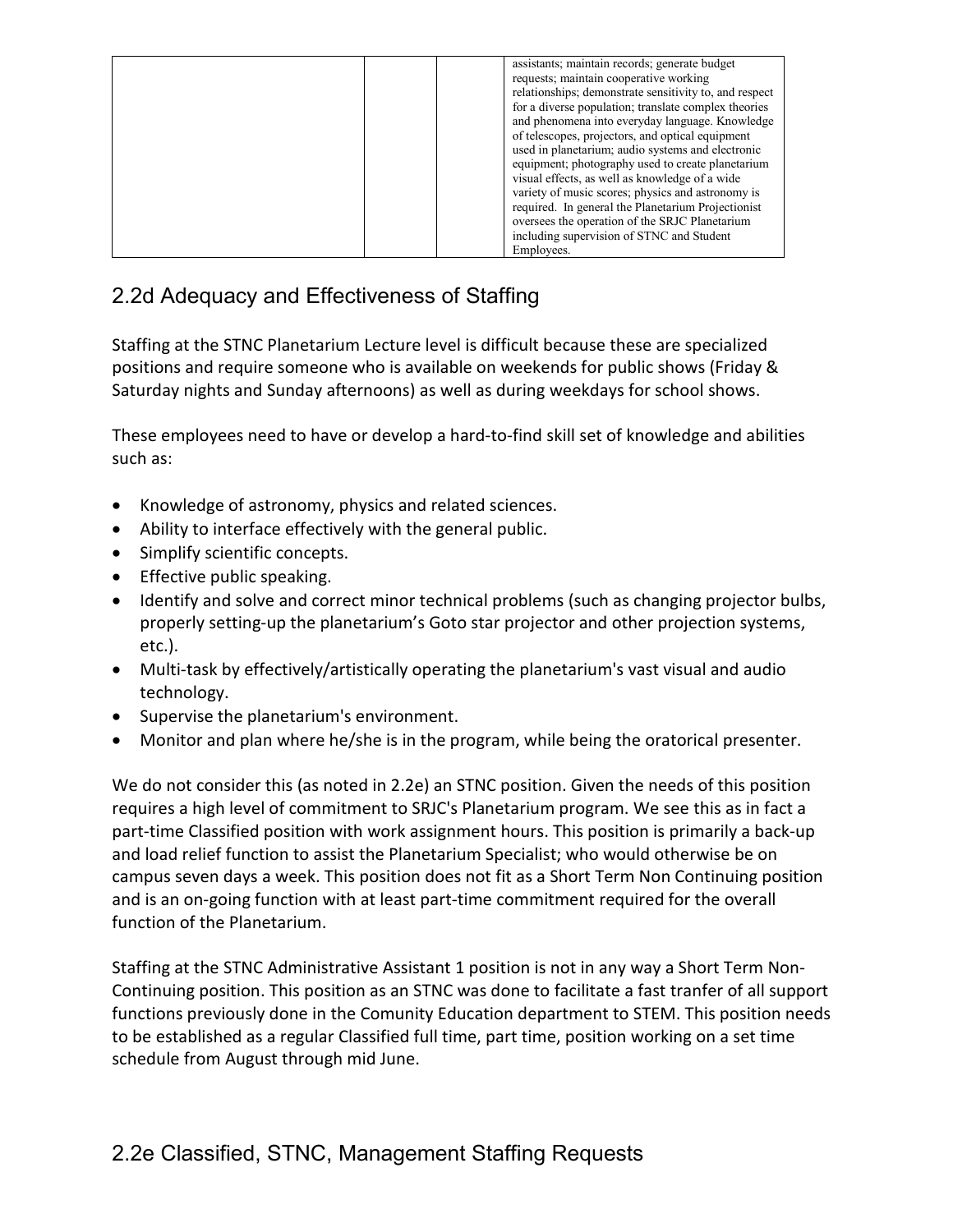| Rank | Location   | SP             | M  | <b>Current Title</b>         | <b>Proposed Title</b>               | $TV$ pe    |
|------|------------|----------------|----|------------------------------|-------------------------------------|------------|
| 0001 | Santa Rosa | 0 <sub>2</sub> | 06 | STNC. Planetarium Specialist | Planetarium Lecturer (non-director) | Classified |
| 0001 | Santa Rosa | 0 <sub>2</sub> | 06 | <b>STNC</b>                  | 50% Planitarium Specialist to       | Classified |
|      |            |                |    |                              | Cover Shows                         |            |

# 2.3a Current Contract Faculty Positions

| NΑ |  |
|----|--|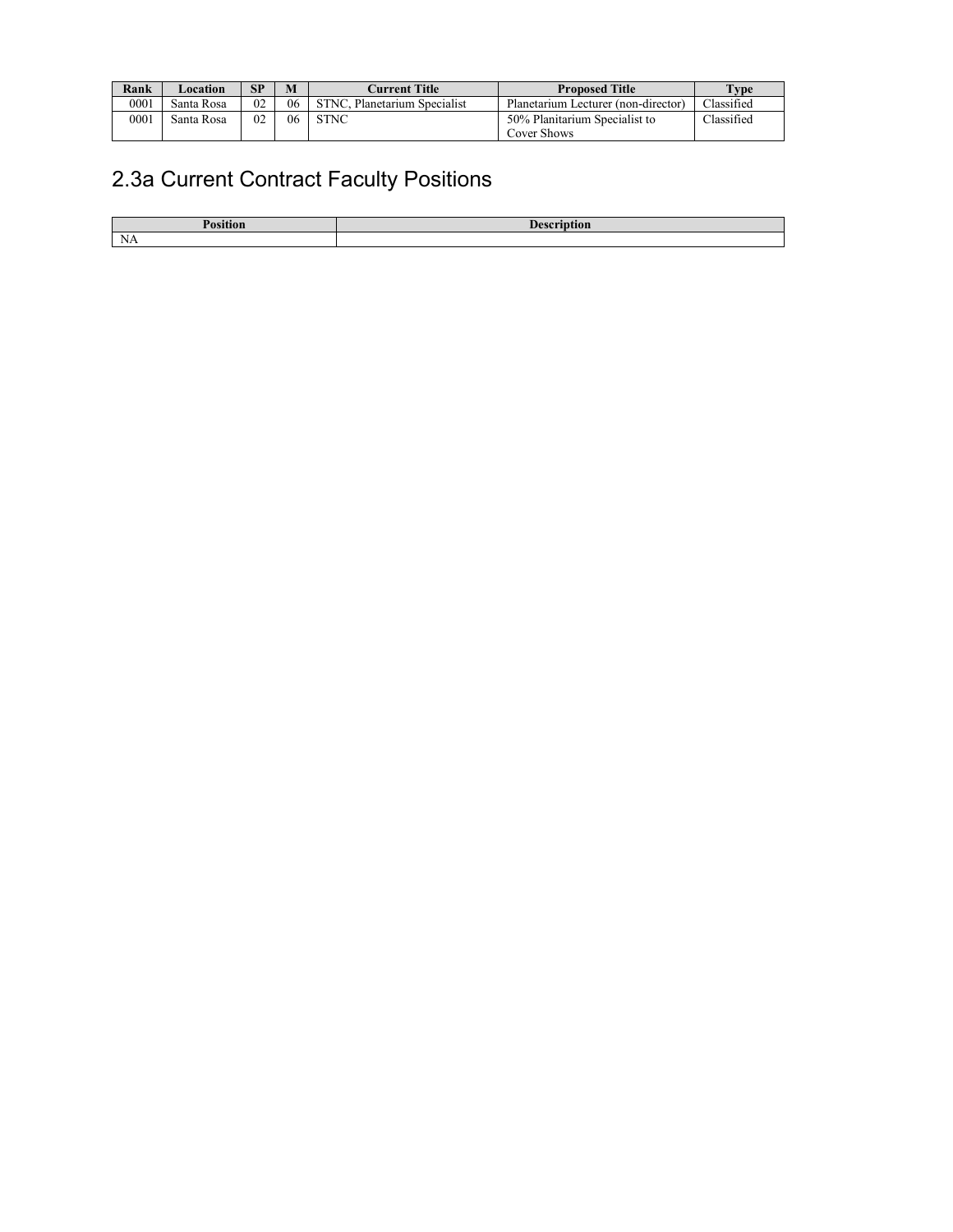## 2.3b Full-Time and Part-Time Ratios

| <b>Discipline</b>    | <b>FTEF</b><br>Reg | $%$ Reg<br>$\Delta$ oad $\Delta$ | <b>FTEF</b><br>.<br>$\rightarrow$<br>Adi | $\mathbf{a}$<br>$\sqrt{0}$ Adj $\sqrt{0}$<br>Load / | <b>Description</b> |
|----------------------|--------------------|----------------------------------|------------------------------------------|-----------------------------------------------------|--------------------|
| $\mathbf{X}$<br>- Na | 0.0000             | 0.0000                           | 0.0000                                   | 0.0000                                              |                    |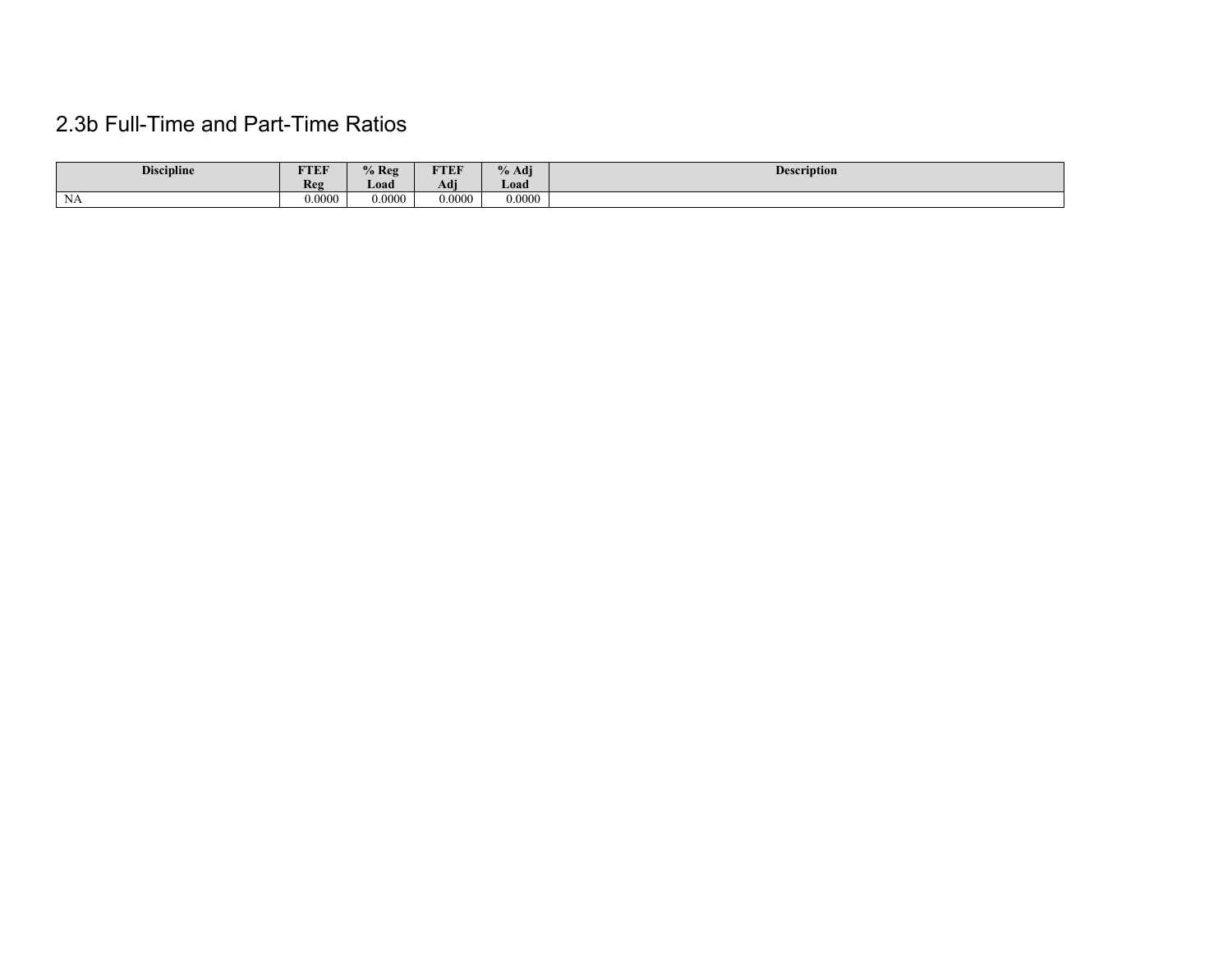# 2.3c Faculty Within Retirement Range

NA

2.3d Analysis of Faculty Staffing Needs and Rationale to Support Requests

NA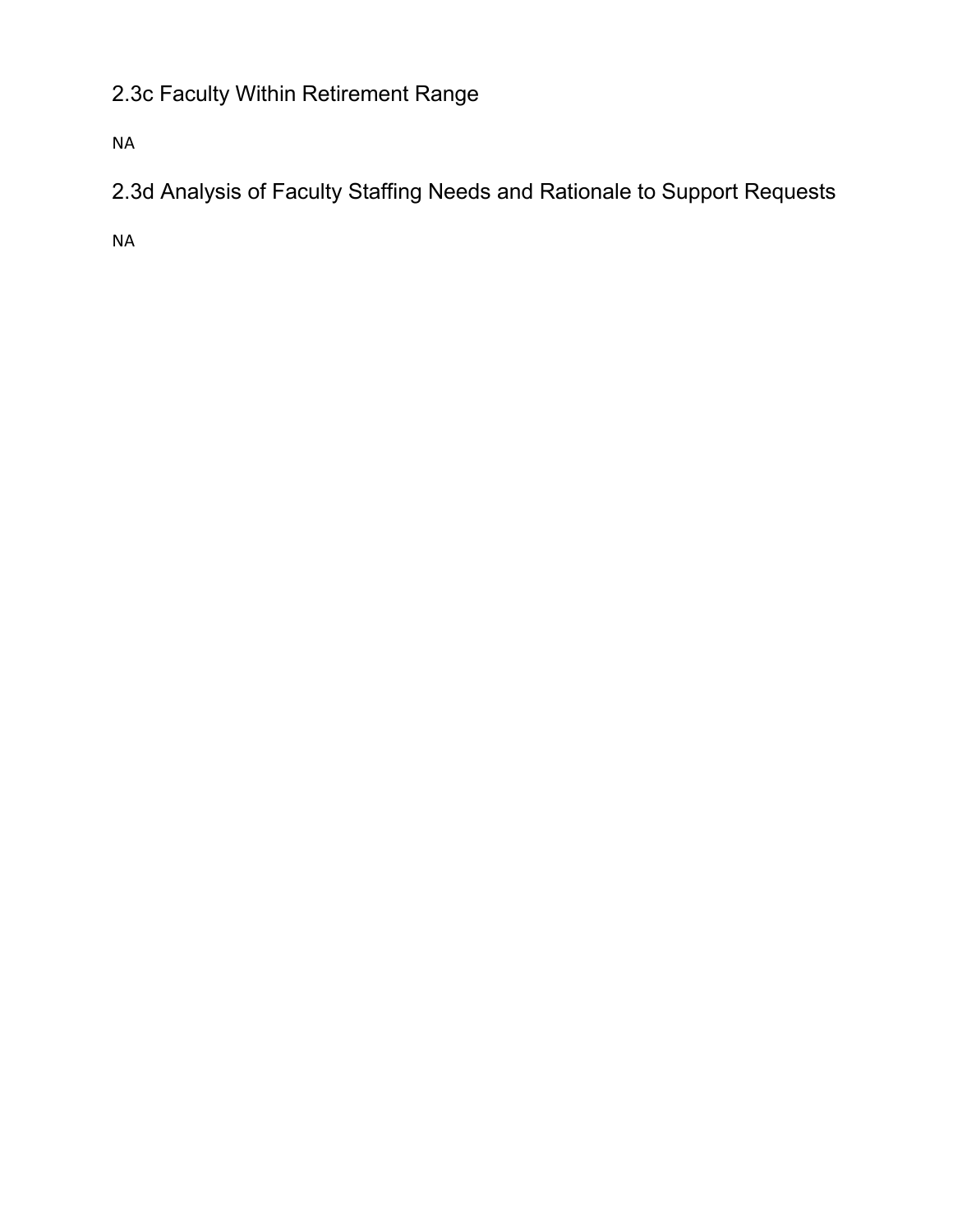# 2.3e Faculty Staffing Requests

| Rank | Location | <b>CD</b><br>n. | IVI | <b>Discipline</b> | Assessment Rationale<br><b>JUV</b> |
|------|----------|-----------------|-----|-------------------|------------------------------------|
| 0000 | .<br>ALL | $00^{\circ}$    | œ   | N£                |                                    |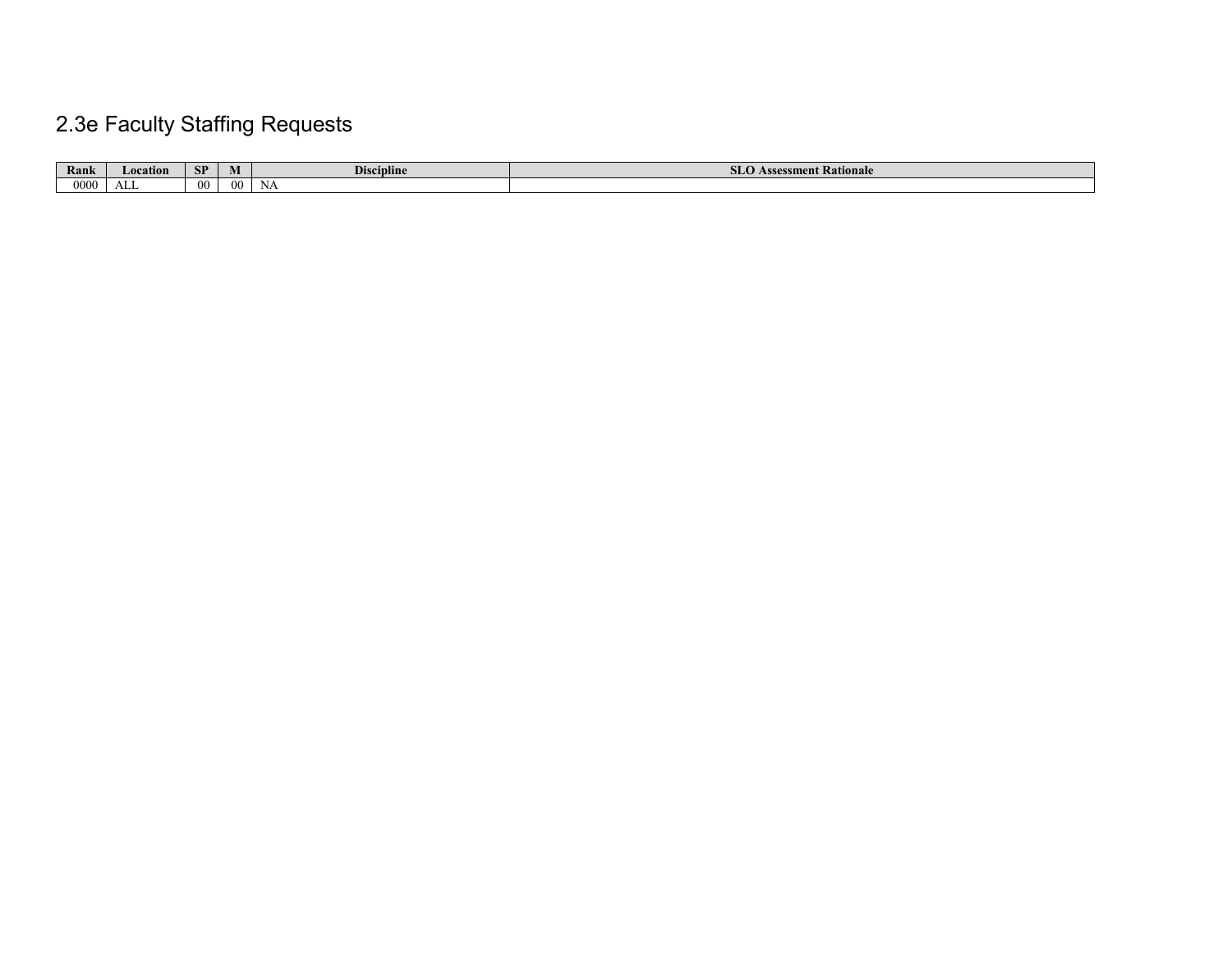### 2.4b Rationale for Instructional and Non-Instructional Equipment, Technology, and Software

#### **For the digital-opto-mechanical hybrid projector system upgrade:**

- A complete renovation creating a cutting-edge, totally transformed space to last for decades is possible and within our reach with a one-time investment.
- It doesn't seem feasible to fix the electrical system on our current projector. While it could possibly be less expensive than a new system, it would probably cost more than half as much as an all new projector. We would then still be stuck with 40 year old technology after spending hundreds of thousands of dollars.
- Based on our tours/field trip we recommend a new hybrid system because:
	- o The star fields produced by the opto-mechanical (star-ball) projectors were still tremendously higher quality and substantially more realistic than the digital star fields. The defining feature of the SRJC planetarium has always been its amazing star field, and we value keeping the identity of the planetarium intact. We would lose this if we went to an all-digital system.
	- $\circ$  The modern digital projectors have mind-blowing capabilities in terms of 3-D universe and planetary visualizations and full-dome movie presentations. The difference in what is possible with a new system compared to what is possible now simply cannot be overstated.
- The appeal and viability of the planetarium as a public destination within Sonoma County and jewel of SRJC will be reaffirmed and ensured for many years mainly because of two increased capabilities:
	- $\circ$  Full-dome professionally-produced planetarium movie presentations can be incorporated into our public and elementary school shows.
	- o Stunning real time 3D visualizations and animations that are completely impossible now can be used for public and elementary school shows and astronomy courses. The pedagogical power and value of this is impossible to describe in this document and must be seen.
- The planetarium's academic use can be expanded to other disciplines & departments throughout the college community:
	- o Relevant to Earth & Space Sciences, map data can be imported into the system to view global dynamic systems in motion such as tectonic plates and hurricane systems from any angle, expanding the planetarium's usage and pedagogical value to our entire department.
	- o Full-dome movie capability will make it possible to put on presentations appropriate for any topic, especially STEM. Nationally many public planetariums and science museums produce science content for planetarium domes in multiple content areas.
- The opto-mechanical star ball projector can be expected to last many decades just as our current projector has lasted 40 years.
- If one of the systems has trouble the other system can still be used until repairs can be completed.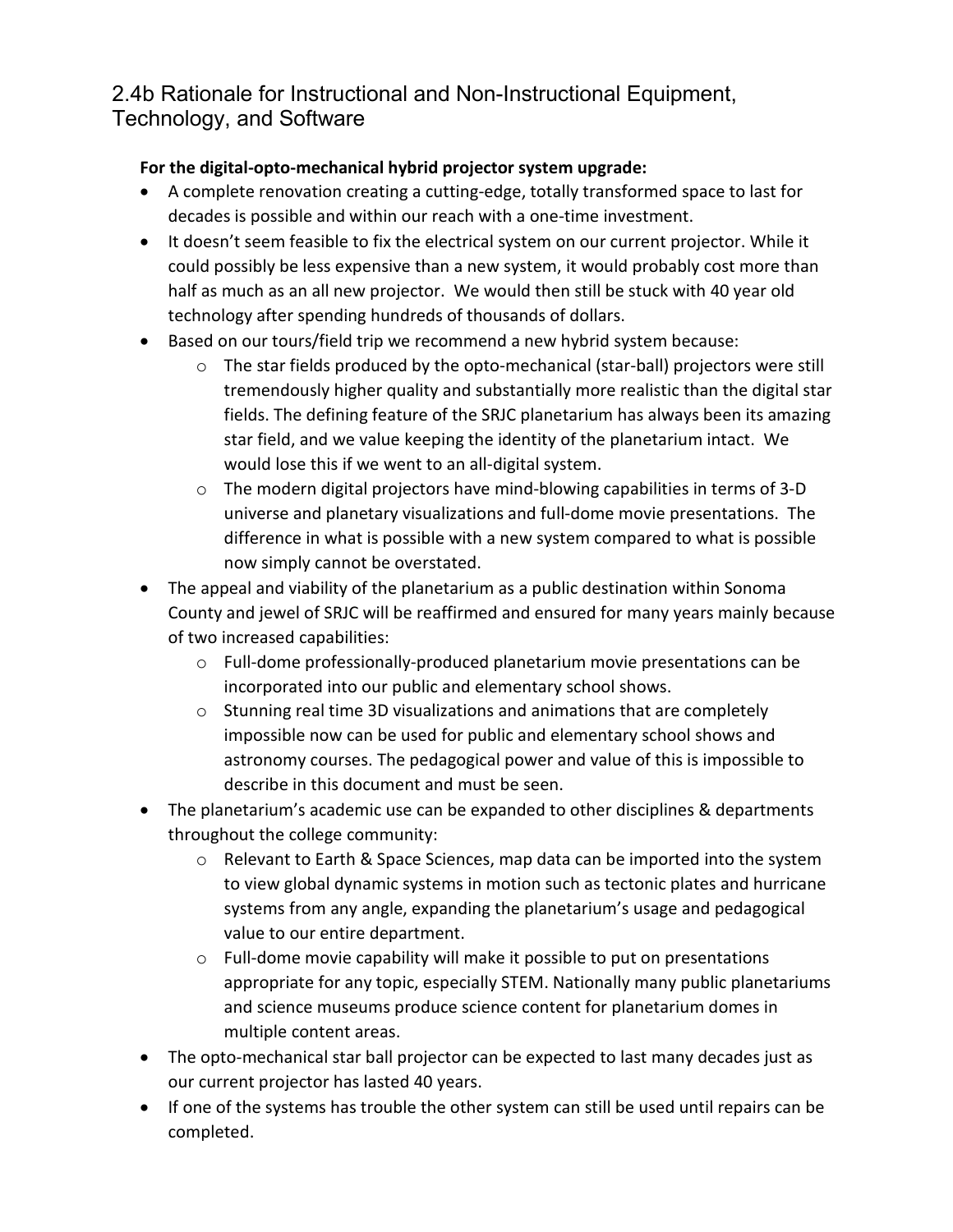The current seating in the planetarium is such that visitors are not able to lean back in their chairs. This is not a minor issue as much of what is being presented is on a 360 x 180 degree dome, requiring visitors to see behind themselves to fully experience the show. Reclining chairs would easily allow this, but our current chairs do not lean back, making it necessary for audience members to literally sit up and twist to turn around and see what is being displayed behind them. Many customers have complained about this on a regular basis.

 $==$ 

A new video projector would be a good improvement in the planetarium, as the current video projector (which used to be common in other classrooms) is old and gets very hot very quickly. Likewise, a video disk player that has blu-ray playability would allow for higher resolution videos using that projector. The current system can only play DVDs.

 $==$ 

Student employees currently sell tickets for public planetarium shows at the door. They handle cash and keep earnings in a small lockable aluminum box. A small, basic cash register would not only make their work easier, more efficient, and less prone to error, it would also look more professional to those buying tickets to attend a program.

 $=$ 

The Control Console and associated equipment (Special Effects Projectors, circuitry, etc.) technology was established in the late 1970s and early 1980s. This technology is old, frail, and replacement parts as simple as projection bulbs (let along such thing as IC circuitry) is becoming increasingly hard to find.

As noted in 2.1b, 2.4e and 3.5; the console control circuitry and wiring needs to be replaced with a safer, easier to maintain, and more cost-effective computer/slave control system. This new system must be able to support digital systems in the future.This will require the coordinated effort and planning of both SRJC and outside contractors.

SRJC resources should include, but not limited to, Planetarium, Earth & Space Science, Purchasing, Facilities Operations, academic Affairs/Administrators, Accounting, Administrative Services, Environmental Health & Safety, Media Services, Public Relations, SRJC Foundation, and Warehouse.

Outside Contractors: should include, but not limited to, oversight contractor to provide a Single Point of Contact for all preliminary and specific estimates, development, design, engineering, on-sight removal of control console circuitry and wiring, installation of new control console circuitry and wiring, testing, and SRJC personnel training. In addition, SRJC may choose to initiate some form of maintenance contract(s). Significant steps or actions should include, but not limited to: First Year an internal planning and funding group, and an internal overall design and coordination group to initially interface with outside resources; Second Year an internal development, design, and engineering group to interface with outside resources on item specific issues; and, Third Year an internal implementation group to oversee all outside resource activities through turn-up, testing, and training of SRJC personnel.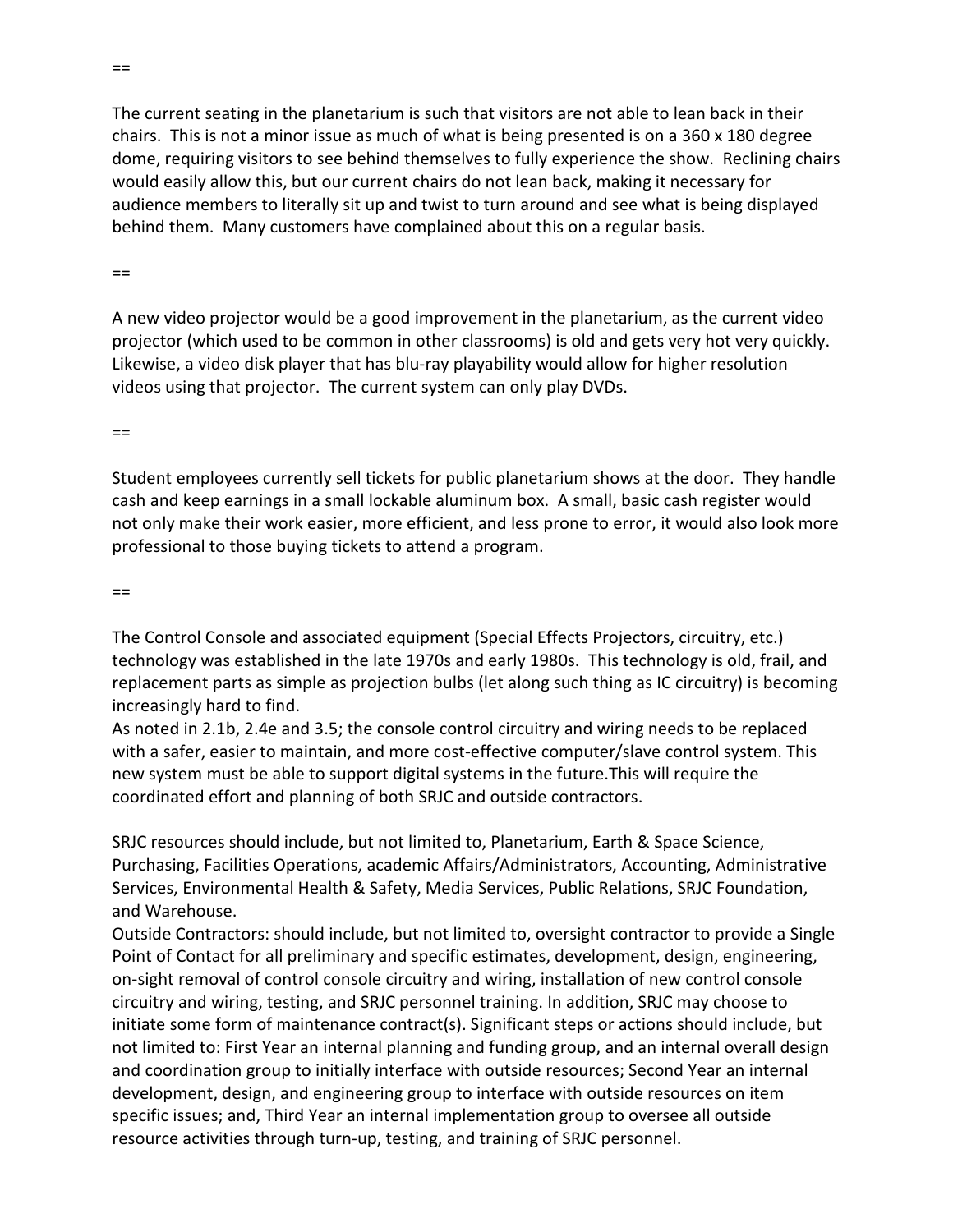Conventional audio & visual instructional equipment (such as: 35mm projectors, audio amplifiers, etc.) needs should be adequate with successful maintenance for the next few semesters but some irreplacable components for these are beginning to dwindle from what the Planetarium has stored for future use. Planetarium specific instructional equipment (such as: special effects projectors and their control systems) needs should also be adequate for the next few years given our ability to obtain parts for maintenance of these units, however this technology is becoming obsolete as digital and hybrid systems are easily out-competing them.

Please also note that planetarium technology in general needs to begin a transition from analog to digital. As this occurs over the coming years the ability to obtain replacement parts for the older analog technology will become even more difficult to the point of requiring the purchase of newer replacement units; this is not easily projected as it depends on unforeseen equipment failure and parts availability.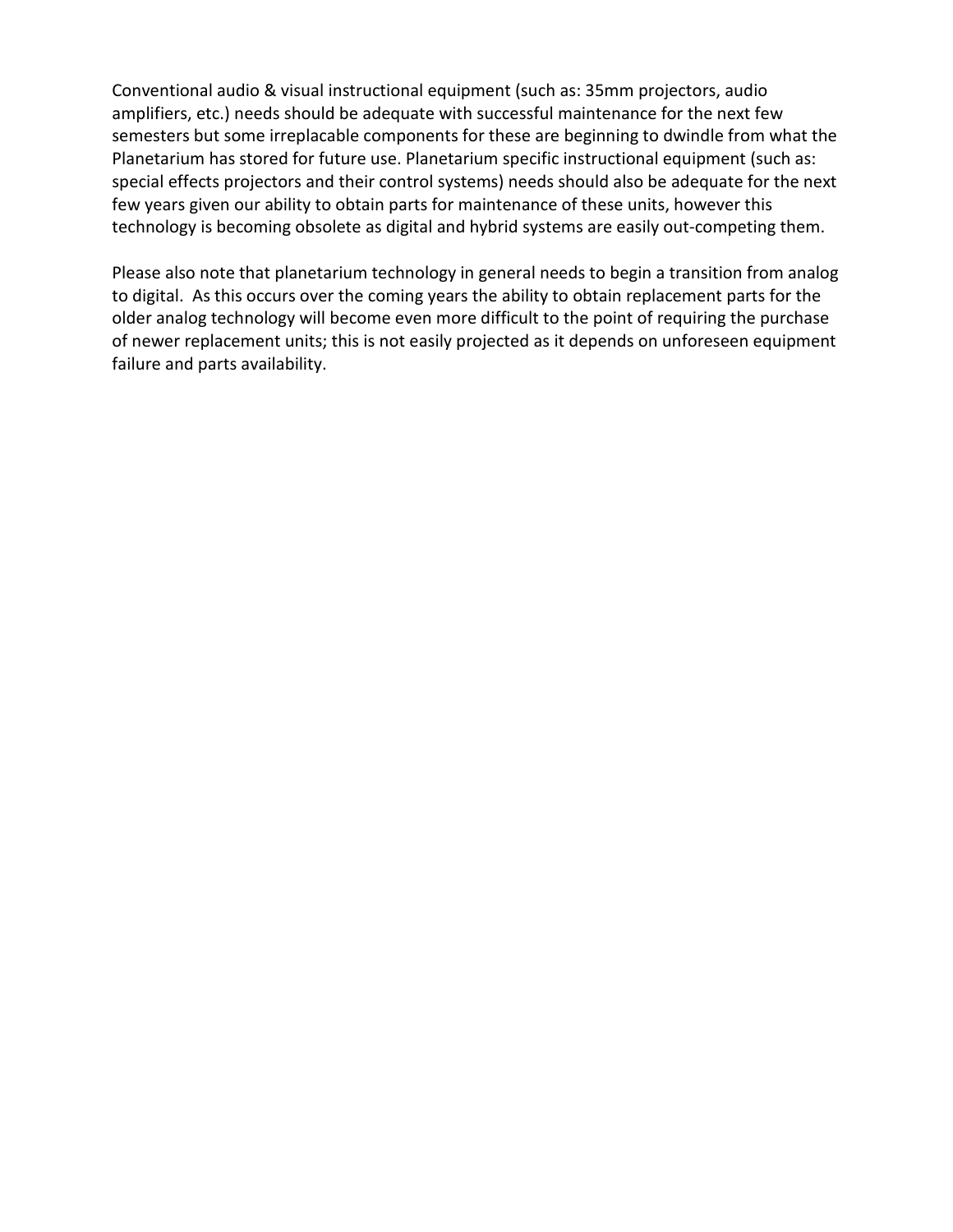# 2.4c Instructional Equipment Requests

| Rank | Location   | <b>SP</b> | M   | <b>Item Description</b>                  | Qty | <b>Cost Each</b> | <b>Total Cost</b> | <b>Requestor</b>  | Room/Space      | Contact    |
|------|------------|-----------|-----|------------------------------------------|-----|------------------|-------------------|-------------------|-----------------|------------|
| 0001 | Santa Rosa | 02        | 05  | MEAS H: Replace GOTO Projector with      |     | \$2,000,000.00   | \$2,000,000.00    | Victor Tam        | Planetarium (rm | Travis Job |
|      |            |           |     | Hybrid system                            |     |                  |                   |                   | 2001)           |            |
| 0002 | Santa Rosa | 04        | -07 | MEAS H: Replace/upgrade Console wiring   |     | \$1,450,000,00   | \$1,450,000.00    | Victor Tam        | Planetarium (rm | Travis Job |
|      |            |           |     |                                          |     |                  |                   |                   | 2001)           |            |
| 0003 | Santa Rosa | 02        | -07 | MEAS H: New standard video proj and blu- |     | \$0.00           | \$0.00            | Travis Job, Keith | Planetarium (rm | Travis Job |
|      |            |           |     | ray player                               |     |                  |                   | Waxman            | 2001)           |            |

## 2.4d Non-Instructional Equipment and Technology Requests

| Rank | Location   | <b>SP</b> | M        | <b>Item Description</b>                           | <b>Qty</b> | <b>Cost Each</b> | <b>Total Cost</b> | <b>Requestor</b>  | <b>Room/Space</b> | Contact    |
|------|------------|-----------|----------|---------------------------------------------------|------------|------------------|-------------------|-------------------|-------------------|------------|
| 0001 | Santa Rosa | 06        | $\Omega$ | (Meas H) New chairs/seating for the               | 90         | \$0.00           | \$0.00            | Travis Job. Keith | 2001              | Travis Job |
|      |            |           |          | planetarium                                       |            |                  |                   | Waxman            |                   |            |
| 0002 | Santa Rosa | 07        | 06       | Register for cash & iPad for credit cars $\omega$ |            | \$599.00         | \$599.00          | Travis Job        | 2001              | Travis Job |
|      |            |           |          | door                                              |            |                  |                   |                   |                   |            |

## 2.5a Minor Facilities Requests

| Rank | Location   | <b>SP</b> | M   | <b>Time Frame</b> | <b>Building</b>   | <b>Room Number</b> | <b>Est. Cost</b> | <b>Description</b>                                                     |
|------|------------|-----------|-----|-------------------|-------------------|--------------------|------------------|------------------------------------------------------------------------|
| 0001 | Santa Rosa | 04        | 07  | Urgent            | Planetarium, Lark | 2001               | \$0.00           | The overhead light directly above the planetarium entrence (outside)   |
|      |            |           |     |                   | Hall              |                    |                  | is on only intermittently. When it's not functioning, this not only    |
|      |            |           |     |                   |                   |                    |                  | draws attention away from our entrance, it makes it more difficult for |
|      |            |           |     |                   |                   |                    |                  | our patrons to see, especially for night shows.                        |
| 0001 | Santa Rosa | 04        | -07 | Urgent            | Earth & Space     | 2028               | \$0.00           | The doorknob on the door for the planetarium office is old and the     |
|      |            |           |     |                   | Sciences offices. |                    |                  | lock does not function properly. Far more often than not, after the    |
|      |            |           |     |                   | Lark Hall         |                    |                  | door is locked, jiggling the knob will immediately unlock it. Cash     |
|      |            |           |     |                   |                   |                    |                  | earned from show attendance is sometimes temporarily stored in this    |
|      |            |           |     |                   |                   |                    |                  | office, making a working lock on the door imperative.                  |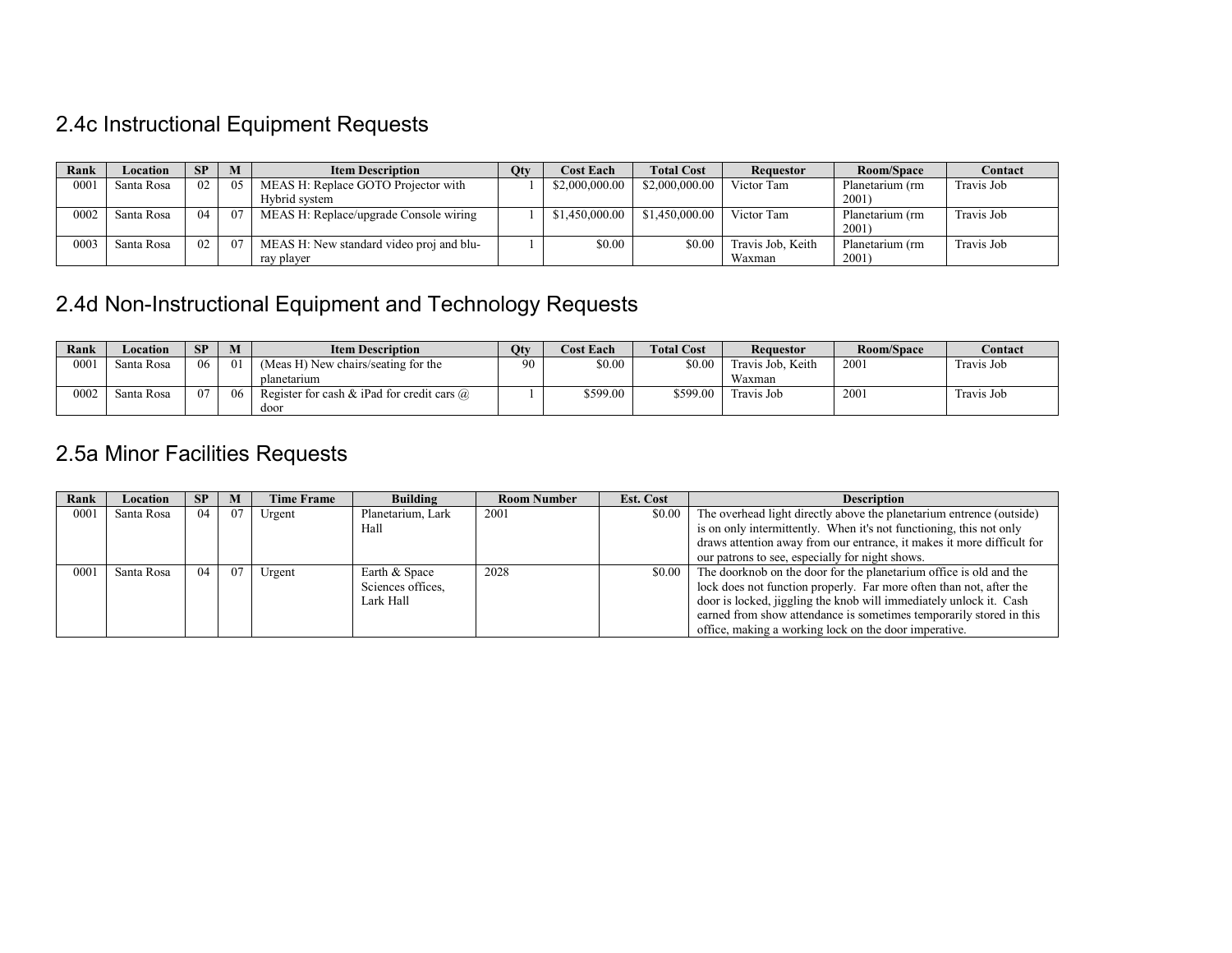## 2.5b Analysis of Existing Facilities

The SRJC Planetarium technology/facility is of the relative old 1970/80 analog type. As a result, parts to maintain the Planetarium are becoming more difficult to find and more expensive. The time may not be in the too distant future where operation of the Planetaium will be severely impacted to the point of becoming practically inoperable. Highly suggest SRJC determine the future of the Planetarium and begin the planning process to accomplish that future.

#### 3.1 Develop Financial Resources

The Planetarium is aware of it's financial position and continuously looks a ways to improve revenue through increased attendance while making judicial use of available funds.

### 3.2 Serve our Diverse Communities

The Planetarium provides astronomy and related science educational shows to all area residents through public, school, and special arranged shows. The information in our public shows is produced primarily for an adult audience with, or without, a background in astronomy and science. Our school shows serve students from K-12 and the content is adjusted to the specific age group in attendance.

Often the first interface between the general public and SRJC is through our public shows with an annual attendance of around 3,000.

Our school show programs are more than likely the very first exposure of school age students to SRJC, along in many cases parents and teachers. School show attendance annually runs around 8,000 attendees spread over nearly 100 area and surrounding schools, including public, charter, church, home schools, etc.

Another introduction to SRJC that serves our diverse community comes through special shows/programs presented to organizations such a AmeriCorps Cal Serves, SSU's Super Kids Summer Camp, Santa Rosa Department of Parks and Recreation, etc. Exposure through these specific organizations runs near 1,000 attendees annually.

In addition SRJC astronomy students and students from various area schools and colleges attend our public shows for extra credit in their astronomy and related subject classes running in the area of around 500 annually.

The planetarium is also used in SRJC's Earth and Space Science classes to augment their class and lab activities. Academic use of the Planetarum by SRJC instructors run an annual attendance of around 1,500 to 2,000 students depending on class schedules.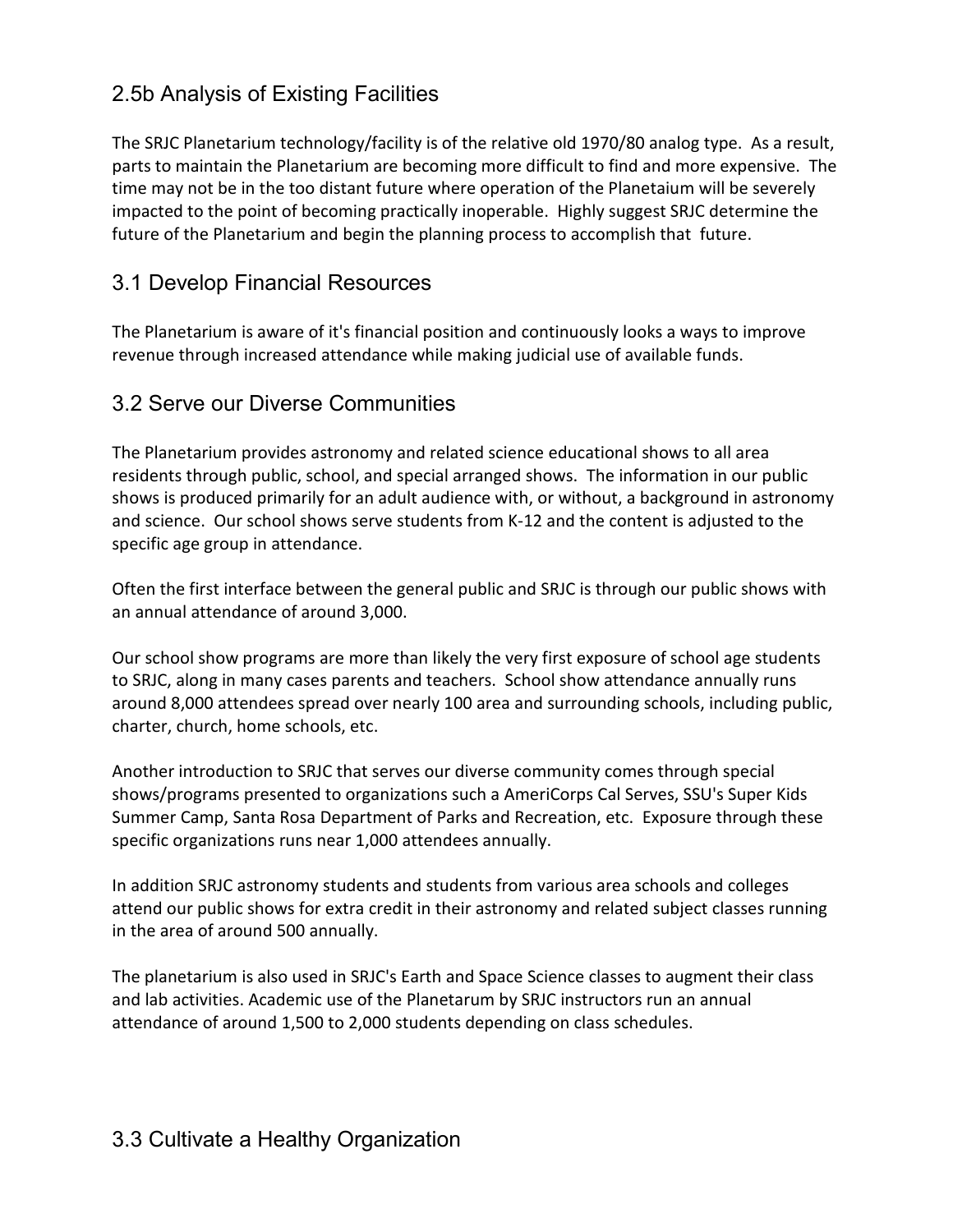- The Planetarium Specialist regularly attends PDA day meetings and spends hours on a weekly basis to keep updated on the latest developments in the field of astronomy and related science fields. This includes, but is not limited to, daily use of the internet for research and updates from sources such as: NASA, JPL, relevant books, DVD courses, attend many of the "What Physicists Do" programs at Sonoma State, and ongoing communication with colleagues.
- Student Workers are supported through job-training to upgrade their planetarium job skills including interfacing skills with students and the general public. The Planetarium Specialist works with these students to ensure they achieve academic success as well.
- STNC Planetarium Lecturer position, is encouraged to continuously improve (through SRJC classes and their own initiated reading) their knowledge of astronomy, related science fields, public speaking, and interacting with the public. In addition, they receive on-the-job training and supervision in these areas.
- STNC Administrative Assistant 1 position, is encouraged to continuously improve (through SRJC classes and their own initiated reading) their knowledge and skills of (but not limited to) office functions, customer service, marketing, and research. In addition, they receive on-the-job training and supervision in these areas.

## 3.4 Safety and Emergency Preparedness

The Planetarium Specialist is located in Lark Hall. The Planetarium Specialist makes sure that all STNC workers and Student workers in the Planetarium are aware of safety procedures and know the location of emergency/safety supplies.

The biggest safety issue in the Planetarium is the wiring in the console; see item 2.4e above.

#### 3.5 Establish a Culture of Sustainability

The Planetarium aggressively works at sustainability, as being an older analog planetarium specific parts and components are becoming very difficult to find. We diligently work to sustain the planetarium's technology via the most economical means such as designing a work around using any available components instead of purchasing expensive assemblies. Example: we need to replace a high temperature cabling that carries power to the star bulbs in the Goto star projector. We could have purchased these cabling assemblies from the manufacture for \$60 each. We searched the internet for equivalent components, found them, and can replace the worn cabling assemblies for less than about \$20.

We also recycle and/or reuse any parts or components to create the smallest negative impact on the environment.

We sustain social equality in that we staff our operation and offer our programs and services to any interested persons or organization regardless of any social identity.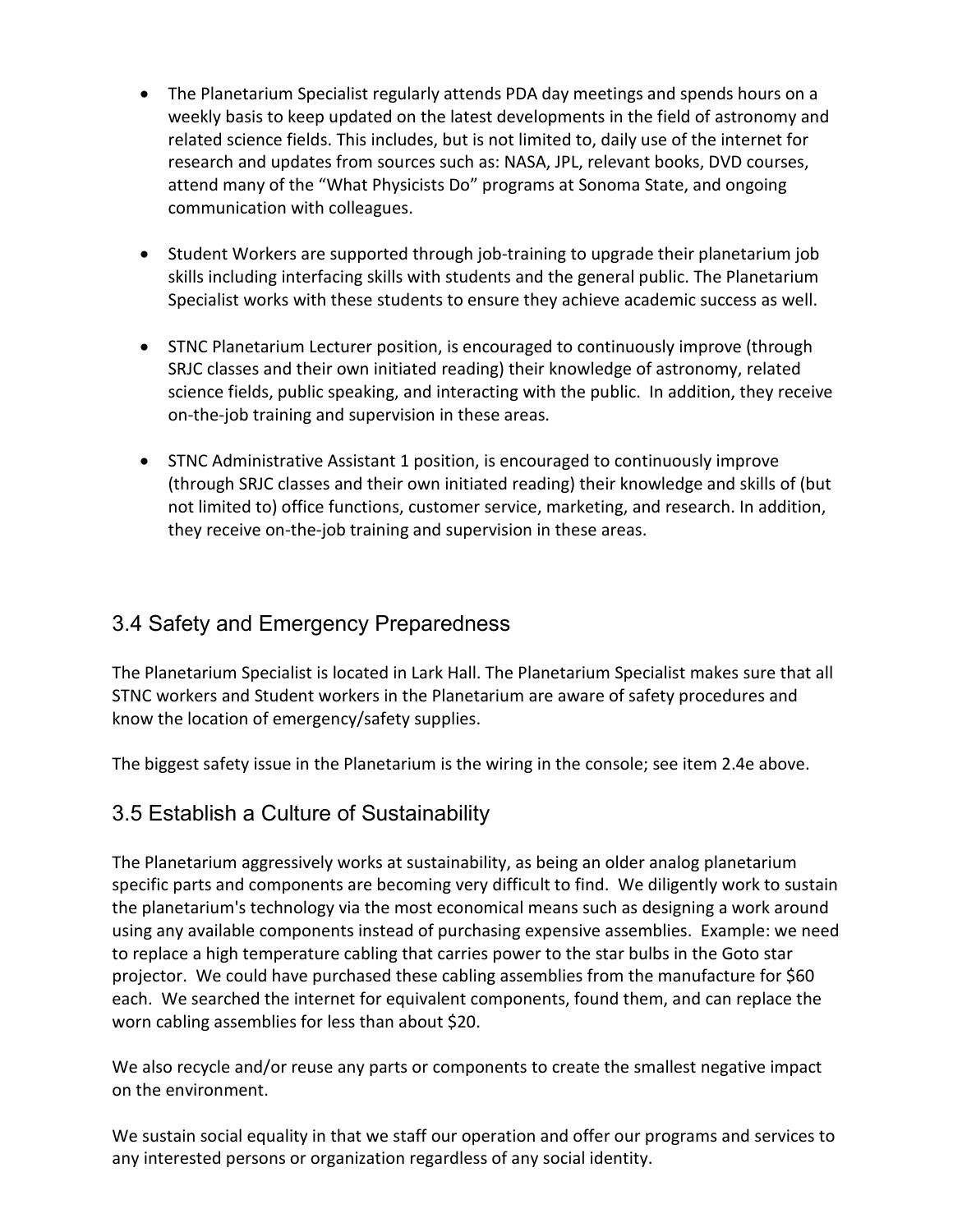## 4.1a Course Student Learning Outcomes Assessment

NA

## 4.1b Program Student Learning Outcomes Assessment

NA

## 4.1c Student Learning Outcomes Reporting

| <b>Type</b> | <b>Name</b> | <b>Student</b><br>Assessment<br>Implemented | Assessment<br><b>Results Analyzed</b> | Change<br>Implemented |
|-------------|-------------|---------------------------------------------|---------------------------------------|-----------------------|
|-------------|-------------|---------------------------------------------|---------------------------------------|-----------------------|

#### 4.2a Key Courses or Services that address Institutional Outcomes

**Course/Service 1a 1b 1c 2a 2b 2c 2d 3a 3b 4a 4b 5 6a 6b 6c 7**

### 4.2b Narrative (Optional)

The planetarium supports student learning. Earth & Space Science instructors bring their classes into the planetarium for presentations on specific academic subjects using the planetarium's technology. Many Earth & Space Science instructors also offer extra credit for attending planetarium public shows.

The planetarium supports assessing student learning outcomes by providing subject specific preview and follow-up review questions to the teachers of various educational institutions in conjunction with their participation in the planetarium's school show programs.

All persons attending SRJC planetarium's public and school shows (which includes SRJC students) are exposed, through the content and delivery of our shows, to the overall educational values of SRJC; especially in the following Institutional Learning Outcomes: Personal Development and Management (appreciate the value of lifelong learning), Communication (listening actively& respectfully), Critical Analysis, and Creativity.

All programs presented in the SRJC planetarium are first, educational and, second, entertaining. These programs strive to inspire the audience to learn more about astronomy and related science disciplines. The programs are designed to be of interest to people who know little about these subject areas as well as those who are quite knowledgeable in these fields.

#### 5.0 Performance Measures

In 2010-11, we cut the number of public show performances from 96 to 48 (a 50% reduction). The total audience dropped by 23%. In fact, attendance per show increased from an average of 33 per show in 2009-10 to an average of 52+ per show in 2010-11 and an average attendance in 2011-12 was 55, making a more efficient use of limited resources. In the 2012-2013 school year we increased our fees from \$5 to \$8 for General Admission and from \$3 to \$5 for Students and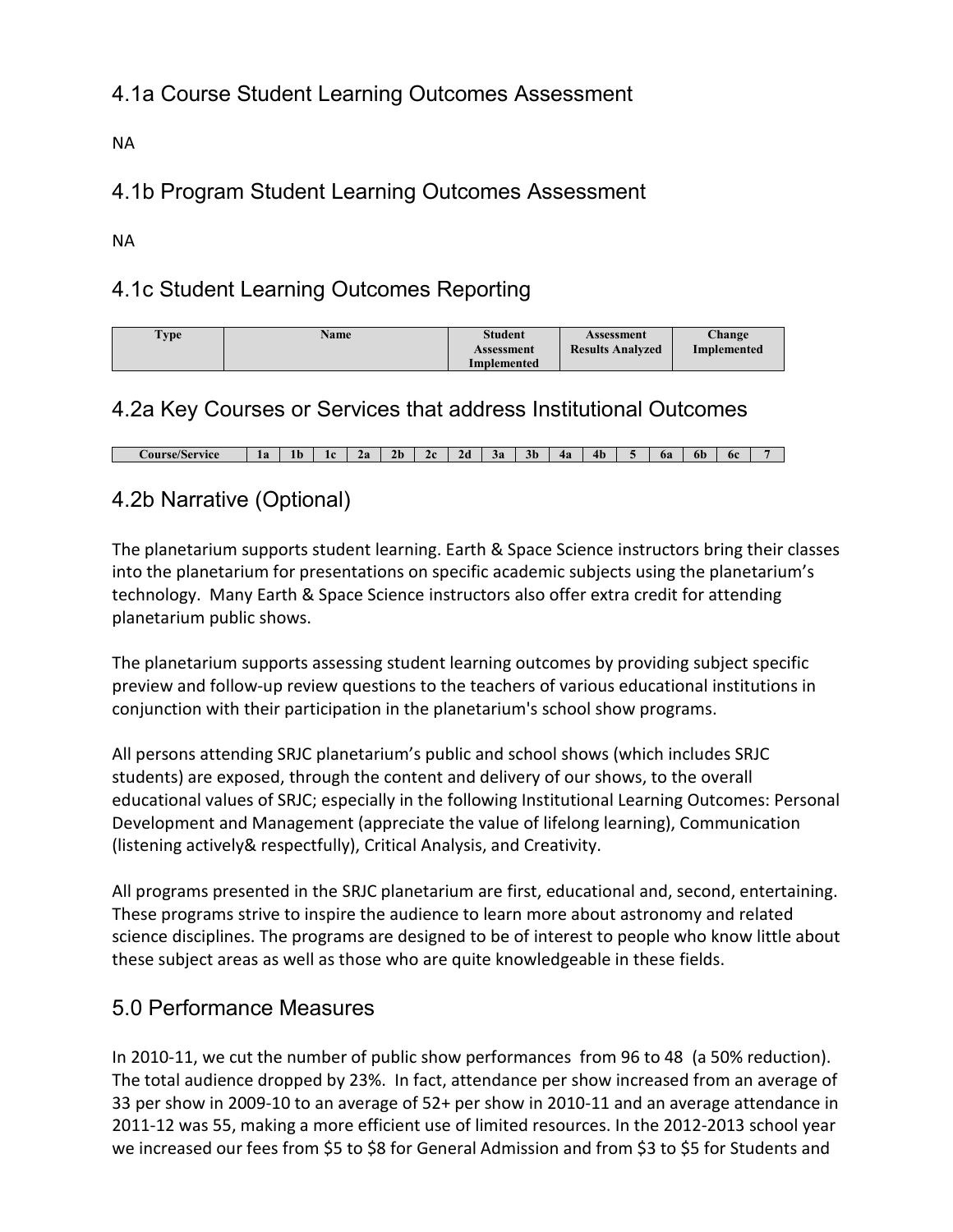Seniors. Although our total attendance dropped as a result, our admission revenues increased from \$8,887 in 2011-2012 to \$11,958 in 2012-2913.

From March 15, 2014 through March 15, 2015 our regular paid public shows were attended by 1,940 customers, producing \$10,859 in sale and donations.

Many SRJC instructors and teachers from surrounding schools give students extra credit if they attend a public Planetarium show (number of extra credit slip issued from March 15, 2014 through March 15,2015 totalled 423, further evidence of the high regard instructors have for the educational quality of these presentations.

SRJC Earth and Space Science instructors also use the planetarium in their regular credit classes. As of March 15, 2014 to March 15, 2015 SRJC instructors have used the Planetarium 31 time numbering 1,581 SRJC student experiences.

In addition to our regular paid planetarium shows we provide a series of First Friday Night Sky programs on the first Fridays of the month September through December and February throught May. The intent of these programs is promotional and therefore give at no cost to customers; we do ask for and receive donations for the programs. From March 15, 2014 through March 15, 2015 the free "First Friday Night Sky" shows attracted 1,121 visitors and donations were \$1,060.70.

As for our school show program from March 15, 2014 through March 15, 2015, we gave 121 school shows to 91 different schools that attended 133 times. The number of attendees to these school shows was 7,505 bringing in \$12,025.00 in revenue. We have schools from as far away as San Francisco and Napa attend our school show programs saying that we are the only remaining planetarium that provides significant and valued educational programing.

In addition the planetarium provides special planetarium programs to non-profit educational organizations. From March 15, 2014 through March 15, 2015 we presented 10 special school and planetarium programs for 6 non-SRJC educational organizations including SSU Super Kids Summer Camp and in support of the university's astronomy programs, Santa Rosa Recreation and Parks Department, AmeriCorps Cal Serves program, the YMCA and Santa Rosa High. This exposed the SRJC and the Planetariumn to an additional 735 community residents with revenues included in the above \$12,025.00.

The Planetarium is publicised through the SRJC web-site, Constant Contact subscribed e-mail newletter, Facebook and Twitter. These public outreach technologies have a positive effect on our overall attendance. We are constantly analyzing attendance statistics to help plan future show content and scheduling.

5.1 Effective Class Schedule: Course Offerings, Times, Locations, and Delivery Modes (annual)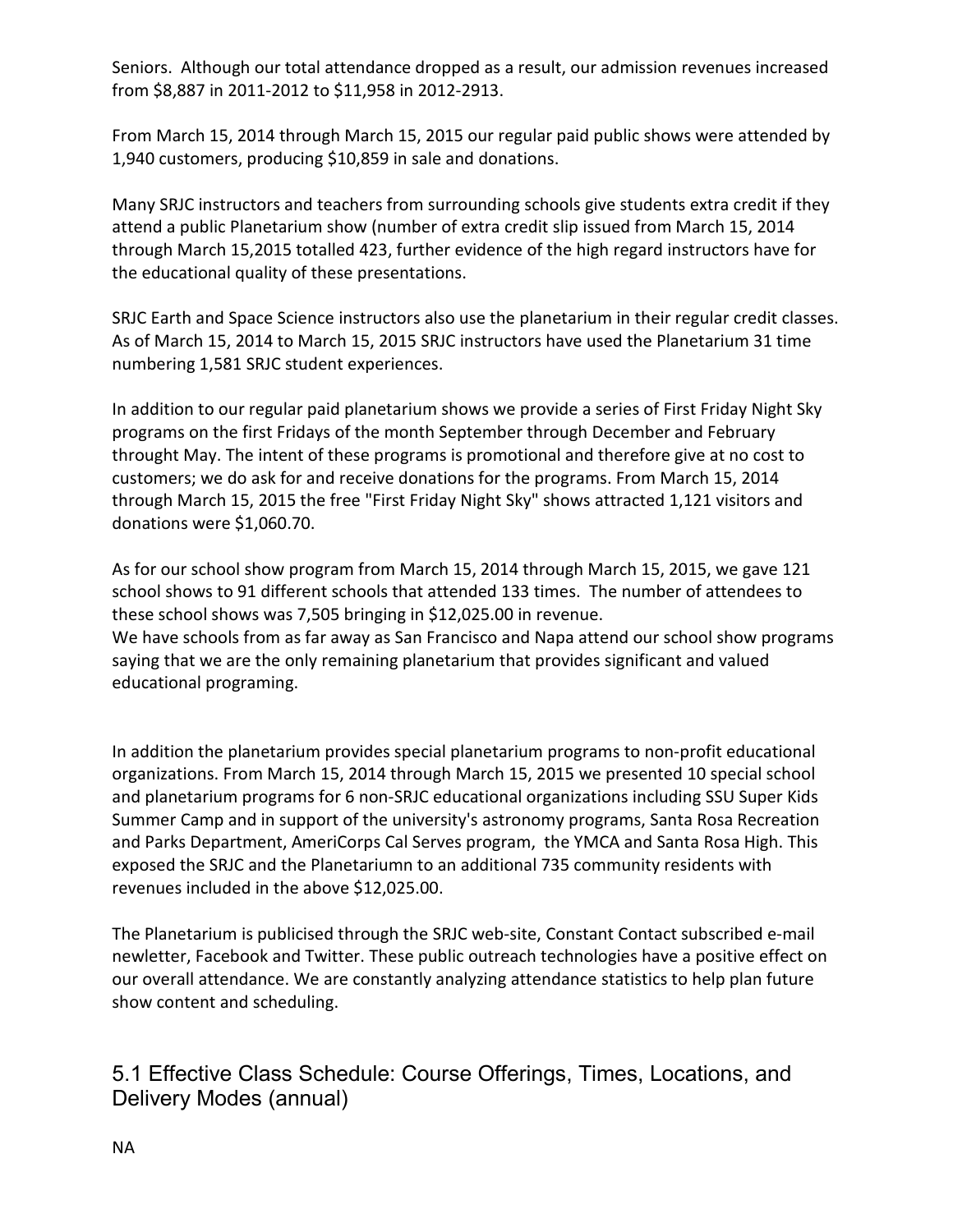5.2a Enrollment Efficiency

NA

5.2b Average Class Size

NA

5.3 Instructional Productivity

NA

5.4 Curriculum Currency

NA

5.5 Successful Program Completion

NA

5.6 Student Success

NA

5.7 Student Access

NA

5.8 Curriculum Offered Within Reasonable Time Frame

NA

5.9a Curriculum Responsiveness

NA

5.9b Alignment with High Schools (Tech-Prep ONLY)

NA

5.10 Alignment with Transfer Institutions (Transfer Majors ONLY)

NA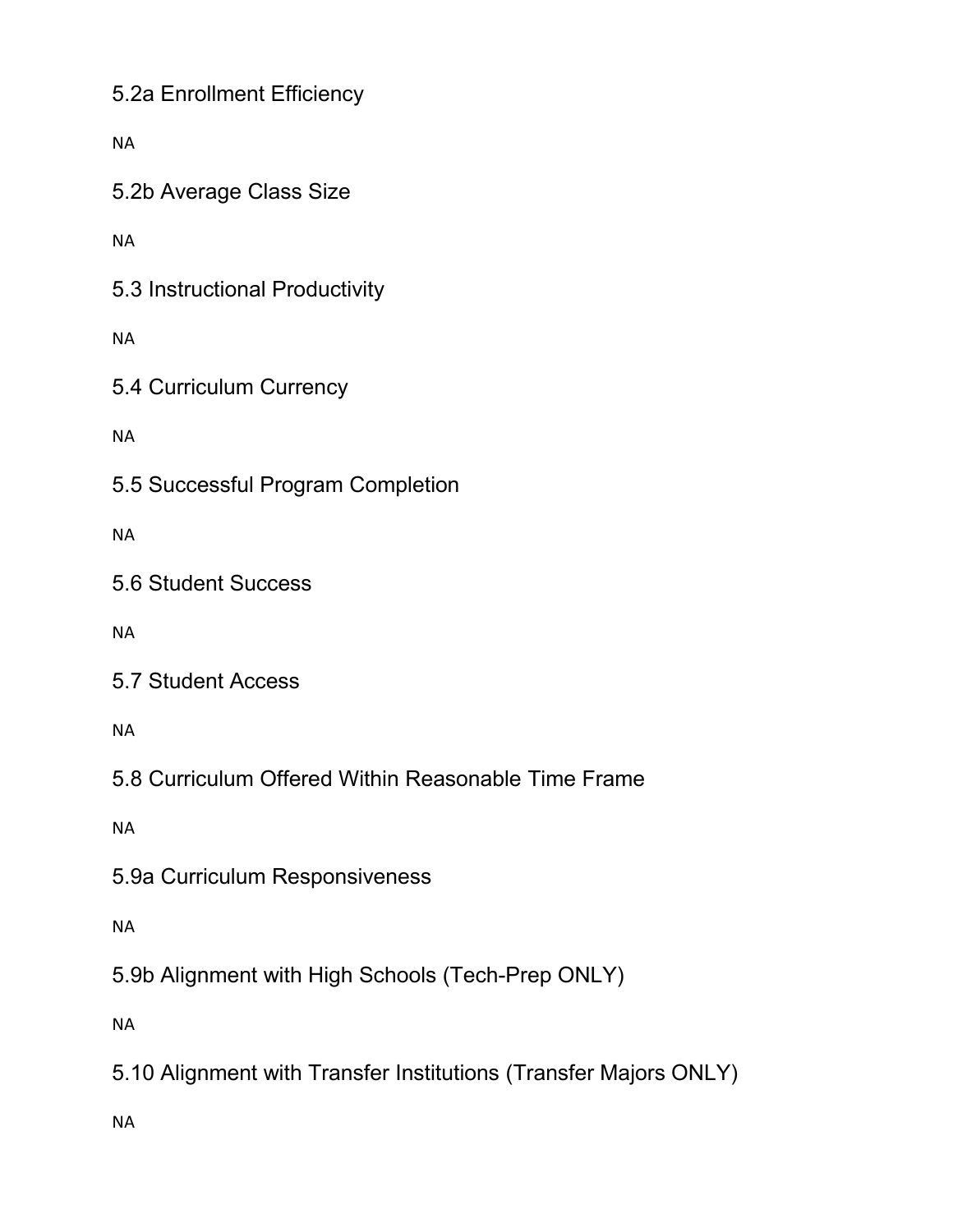5.11a Labor Market Demand (Occupational Programs ONLY)

NA

# 5.11b Academic Standards

NA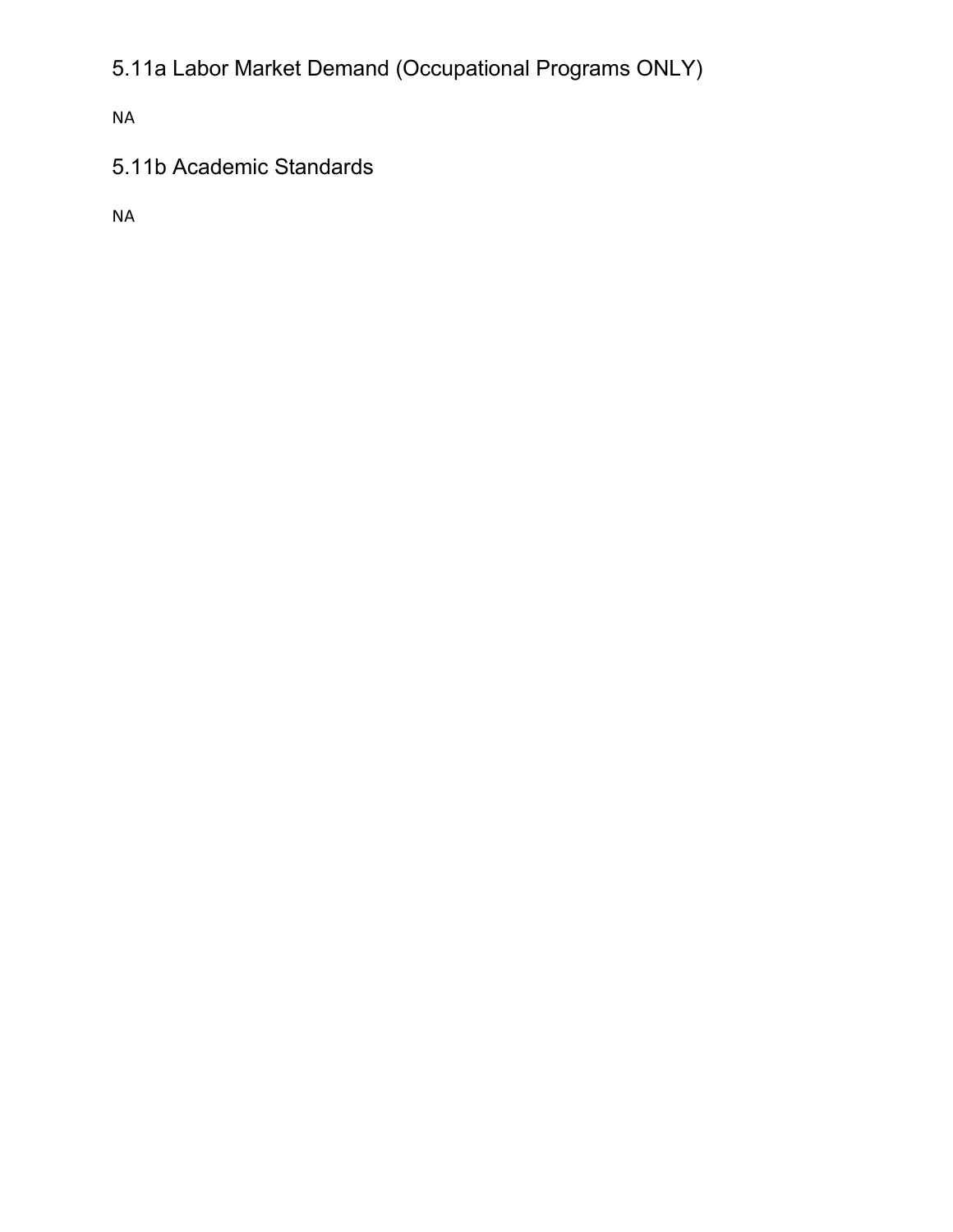# 6.1 Progress and Accomplishments Since Last Program/Unit Review

| Rank | Location   | <b>SP</b> | M  | Goal                                       | <b>Objective</b>                             | <b>Time Frame</b> | <b>Progress to Date</b>                          |
|------|------------|-----------|----|--------------------------------------------|----------------------------------------------|-------------------|--------------------------------------------------|
| 000! | Santa Rosa | 07        | 05 | Fund renovation and reopen the planetarium | Gather information about anticipated         | Fall 2018 and     | A feasibility study was conducted to             |
|      |            |           |    | for public use                             | renovation costs, and explore both financial | ongoing           | determine the price of a one-time renovation.    |
|      |            |           |    |                                            | and community resources to help contribute   |                   | Estimates were also developed for on-going       |
|      |            |           |    |                                            | towards costs.                               |                   | staff costs. The District is currently exploring |
|      |            |           |    |                                            |                                              |                   | creative solutions to bring back the             |
|      |            |           |    |                                            |                                              |                   | planetarium or similar offerings.                |
| 0002 | Santa Rosa | 07        | 07 | Develop new programming that maintains K-  | Assess current capabilities of planetarium   | Fall 2018 and     | Preliminary discussions have occurred to go      |
|      |            |           |    | 6 and community outreach while also        | without renovation; develop relationships to | ongoing           | beyond the historic format of planetarium        |
|      |            |           |    | generating sustainable funding to support  | help leverage other ideas for STEM education |                   | shows. Potentially, a speaker series that        |
|      |            |           |    | operations.                                | outreach                                     |                   | encompasses all STEM disciplines but is tied     |
|      |            |           |    |                                            |                                              |                   | to limited presentations in the planetarium      |
|      |            |           |    |                                            |                                              |                   | will help with science community outreach.       |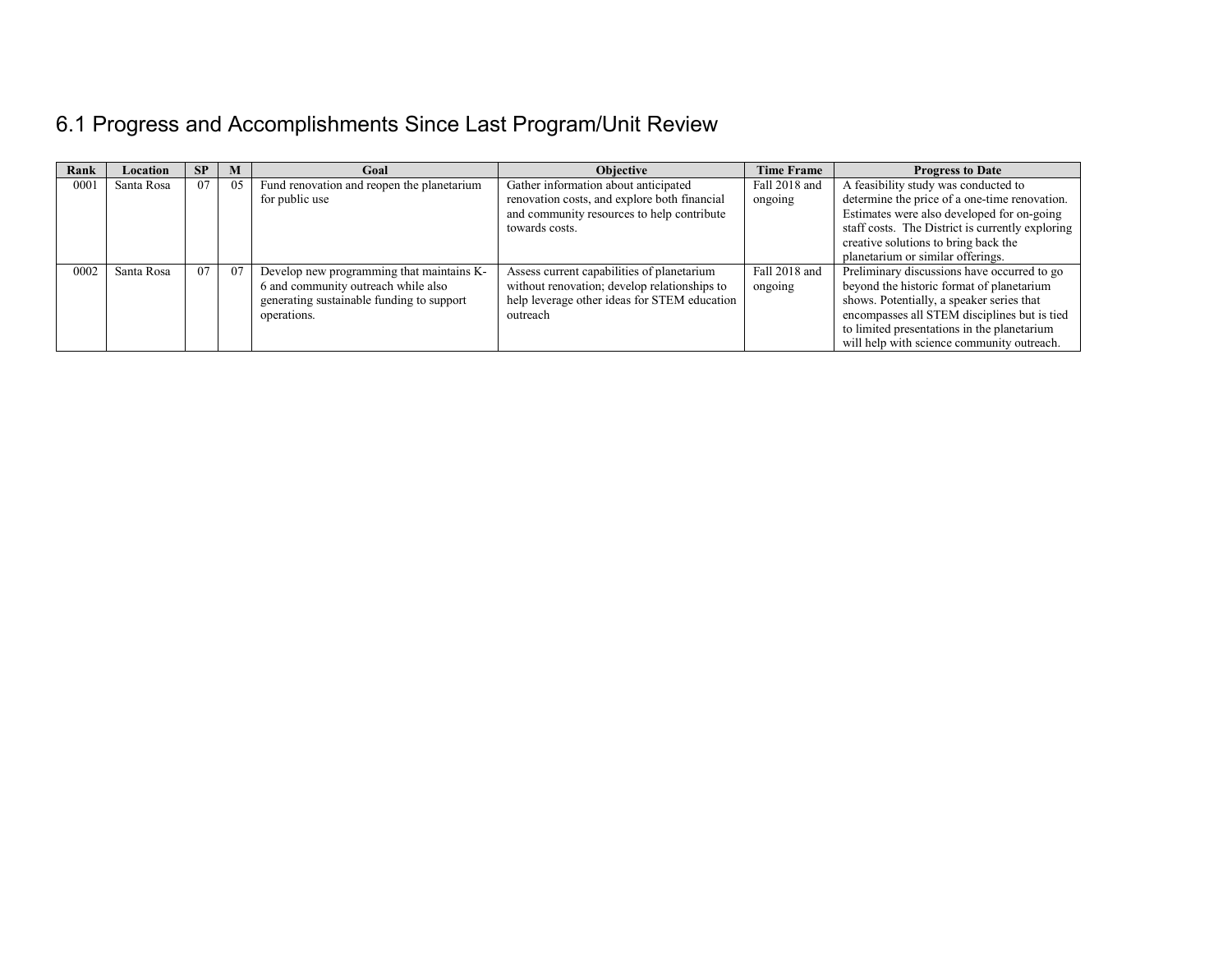# 6.2b PRPP Editor Feedback - Optional

**[INFORMATION FOR THIS PRPP IS OUT-OF-DATE BUT REPRESENTS ACTIVITIES WHEN PLANETARIUM WAS OPERATING. KEPT FOR REFERENCE PURPOSES.]**